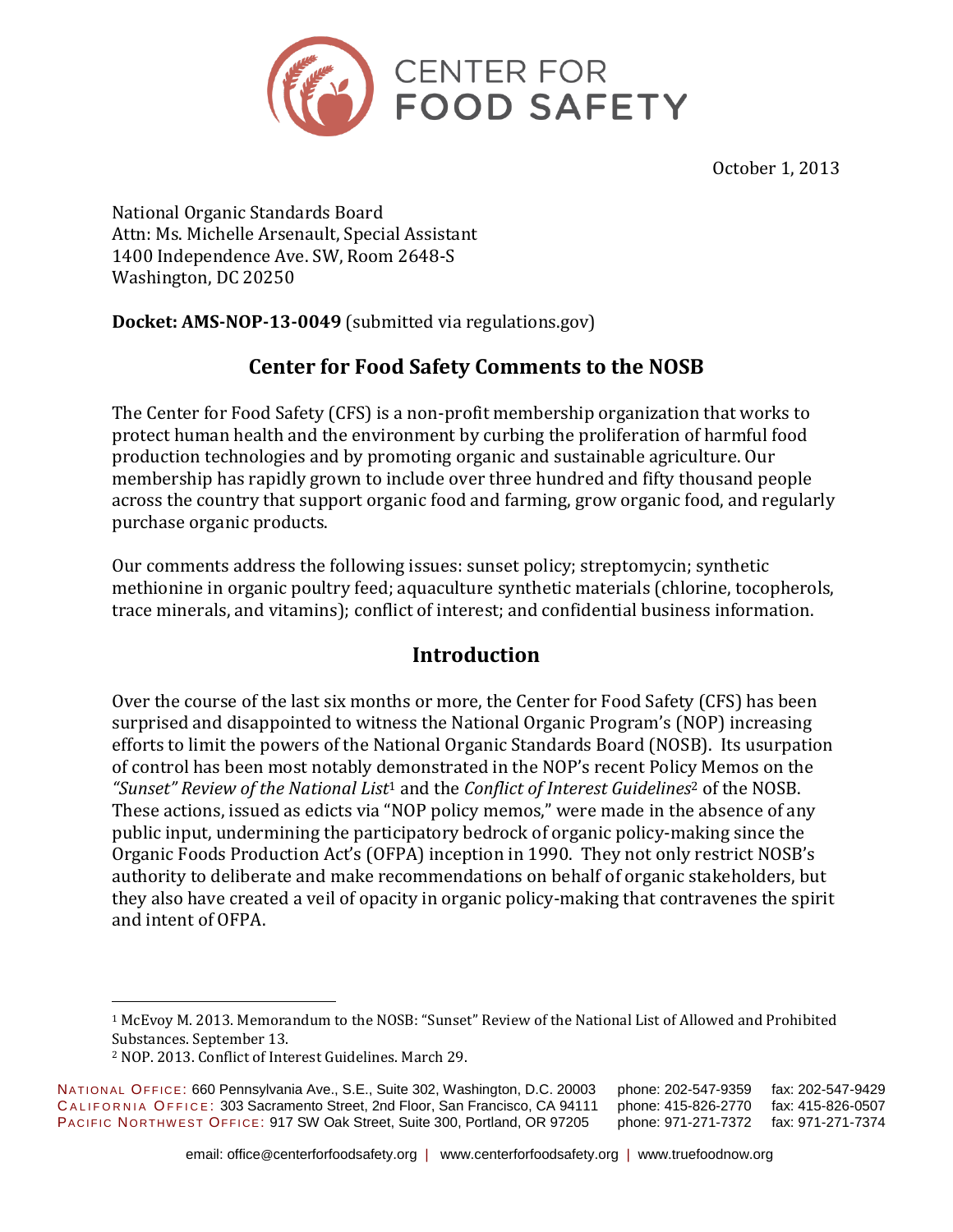Organic food and farming practices that often predate and inform OFPA emanated from the wider organic community with stakeholder interests in pursuing the growth and development of a healthy, environmentally sustainable, humane, and transparent food system. They sought to define organic as an alternative model for securing our nation's food future. While not everyone supported codifying organic practices into law, there was a strong stakeholder drive to collaborate in the creation of unified standards that would ensure the organic industry's authenticity as it grew. Passage of OFPA, and the establishment of a stakeholder advisory board (NOSB) charged with continuously improving organic, have helped to maintain organic's authenticity and integrity.

The ongoing success of this unique public/private partnership model depends upon the unprecedented authority and autonomy given to the NOSB Federal Advisory Committee Act (FACA) Board, under OFPA. An NOP need to "streamline" NOSB decisions is no excuse for undermining that foundational intent of the law. On the contrary, it is the unbridled public participation, transparency in policy-making, and stakeholder buy-in to the organic policy development process that keeps organic strong and authentic. Announcing that organic policies are "on display for public inspection"<sup>3</sup> in the Federal Register hardly meets the public participation requirement of notice and comment under OFPA. Moreover, moves to "streamline" the National List petition process, based upon NOP decree rather than a robust public participation process serve to undermine organic farmer, consumer, and wider organic community confidence in the National Organic Program.

We urge the NOSB to reclaim its authority over conflict of interest decisions at its biannual meeting in Kentucky in October. We further urge the Board to reassert its authority over the National List (NL) and the review of materials destined for inclusion or sunset, in conversation with the NOP. The integrity of organic policy making depends upon it, as is further described and illustrated in these comments.

## **Sunset Policy**

Given the recent and surprising NOP Sunset Policy announcement that completely alters the existing sunset process, CFS felt compelled to share our thoughts on this issue during the public comment period for the upcoming NOSB meeting.

CFS strongly urges the NOSB to request that the NOP rescind its latest Sunset Policy. Not only does it contravene OFPA's robust public participation provisions, it also inappropriately takes authority over the National List (NL) away from the full NOSB. Any other significant Sunset Policy changes should be subjected to public review and comments, as is expected by the organic stakeholder community. Placing a new and final Policy in the Federal Register "on display for public inspection"<sup>4</sup> rather than for soliciting

<sup>3</sup> McEvoy M. 2013. Memorandum to the NOSB: "Sunset" Review of the National List of Allowed and Prohibited Substances.

<sup>4</sup> McEvoy M. 2013. Memorandum to the NOSB: "Sunset" Review of the National List of Allowed and Prohibited Substances.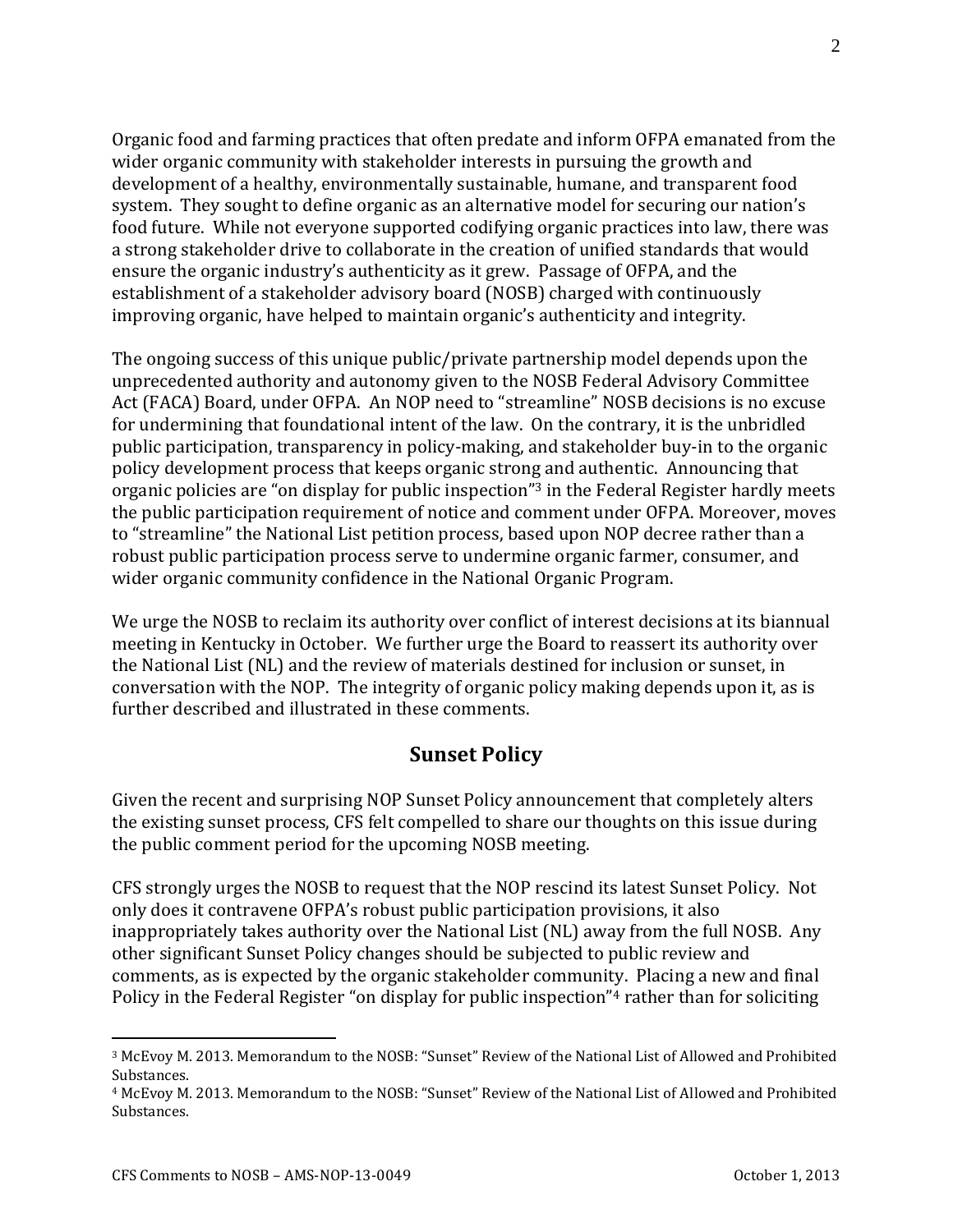public comment, as is the case with the NOP's recent Sunset Policy Memo, reduces public confidence in the fair and transparent operations of the NOP.

#### *NOP Changes Sunset Policy from Materials Removal to Materials Renewal*

The new NOP policy reverses the sunset process, which had been in effect since the implementation of this section of OFPA in 2005. Instead of strengthening the sunset procedures to facilitate expeditious removal of synthetics from organic, the new policy makes it even easier for synthetic and non-organic chemicals to remain on the National List indefinitely.

The new policy directly contradicts NOP's longstanding sunset policy presumption that the reliance on synthetic and non-organic materials will, for the most part, decrease over time. As recently as 2010, NOP stated: "NOSB has the responsibility and authority to add substances to the National List. . . Both approved and prohibited substances that appear on the National List are reviewed every 5 years by the NOSB to either renew the listing or recommend that the substances are removed from the List."5 The intent of the policy was that producers would work to phase out NL materials as alternative practices are developed or organic substitutes become available.

As correctly explained by the NOP in a 2010 memorandum:

The NOSB has the responsibility to review materials in a timely manner. The NOSB is responsible for making a recommendation regarding whether the listing of an exempted material should be **renewed or removed** during the sunset review. In the absence of a recommendation, the NOP will initiate rulemaking to *remove* [emphasis added] the substance from the National List.<sup>6</sup>

If the *renewal* process was not completed by the sunset date, the use of the material automatically became prohibited. Now that processes has been completely reversed.

#### *Subcommittees Gain More Influence than Full NOSB*

NOP's latest Sunset Policy has turned this decision-making process on its head. First, it changes the default position from removal to renewal. "If the Subcommittee determines that a substance should remain on the National List, and there are no proposals to remove the substance, then the Subcommittee's preliminary review moves to the next step in the process. The Subcommittee does not vote on a motion to retain a substance on the National List."<sup>7</sup> Instead, the material, by default, remains on the NL without any review, public comment, or full NOSB member deliberation. Yet, Subcommittee deliberations are

 $\overline{a}$ 

3

<sup>5</sup> McEvoy M. 2010. Memorandum to the NOSB: Sunset Review Under the National Organic Program (NOP). March 4.

<sup>6</sup> McEvoy M. 2010.

<sup>7</sup> 7 Fed. Reg. 56811, 56814 (September 16, 2013).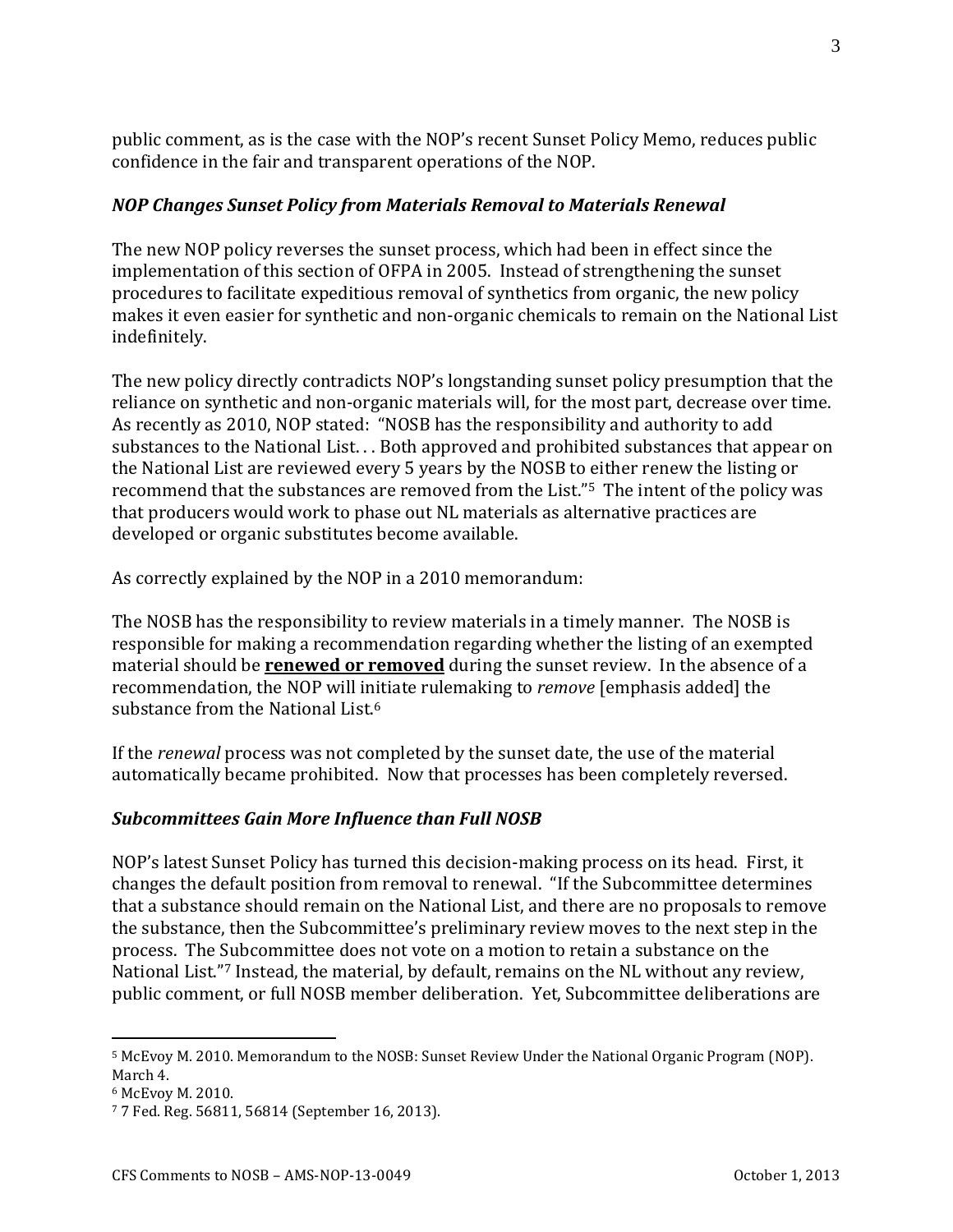an important part of the documentation trail that informs the NOSB when a given material is again reviewed prior to the next sunset.

If Subcommittee members decide to recommend removal of the substance from the NL, only then is the full Board given a chance to evaluate the material. But, if the Subcommittee decides to take no action, then the material is silently renewed without announcement or solicitation of public comment. Even if the Subcommittee recommends the removal of a given material, then a two-thirds majority must vote to remove the material. This directly contrasts with the former Sunset Policy whereby the full Board votes on whether to retain the substance on the NL with a two thirds majority.

Unfortunately, this results in effectively reversing the long-standing policy of limiting synthetics and non-organic substances. It also puts the authority over the National List in the hands of Subcommittees instead of the full Board. This new policy does not promote a full review of materials from the full range of board members and their stakeholders, thus missing an important component of NOSB reviews and violating OFPA.

CFS finds this policy to be highly irregular in that it directly contradicts OFPA, which designates the NOSB—not a subsection thereof—as the final arbiter of the National List and the materials review process.<sup>8</sup>

### *Burden is Removed from Material Users*

The NOP's supposed "streamlining" of the sunset process no longer requires those promoting synthetics to prove, *inter alia*, that synthetics "will not have adverse impacts on the environment," and that they are "essential for the handling of organically produced agricultural products."<sup>9</sup> It also places a heavy burden on environmental groups, consumer groups, and Subcommittee members to bring forth new information and prove that synthetics have negative impacts warranting their removal. This eliminates the financial incentive for producers to seek organic alternatives by providing them with the security of having synthetics languish on the NL indefinitely. Changing the policy in this way undermines the spirit of continuous improvement that has positively characterized the evolution of the National Organic Program.

The other major shortcoming of the new policy is that it now forces annotations to be made through the petition process, not during sunset, making it even more difficult to phase out materials. Annotations at sunset have been used effectively by the NOSB to ratchet down or restrict the use of certain materials while alternatives are developed or become available. This process is a useful mechanism to provide some flexibility to organic producers while also responding to concerns about materials in particular products or the way they are used.

<sup>8</sup> 7 U.S.C. § 6517 (e).

<sup>9</sup> 7 C.F.R. §§ 205.600(b)(2) & (6).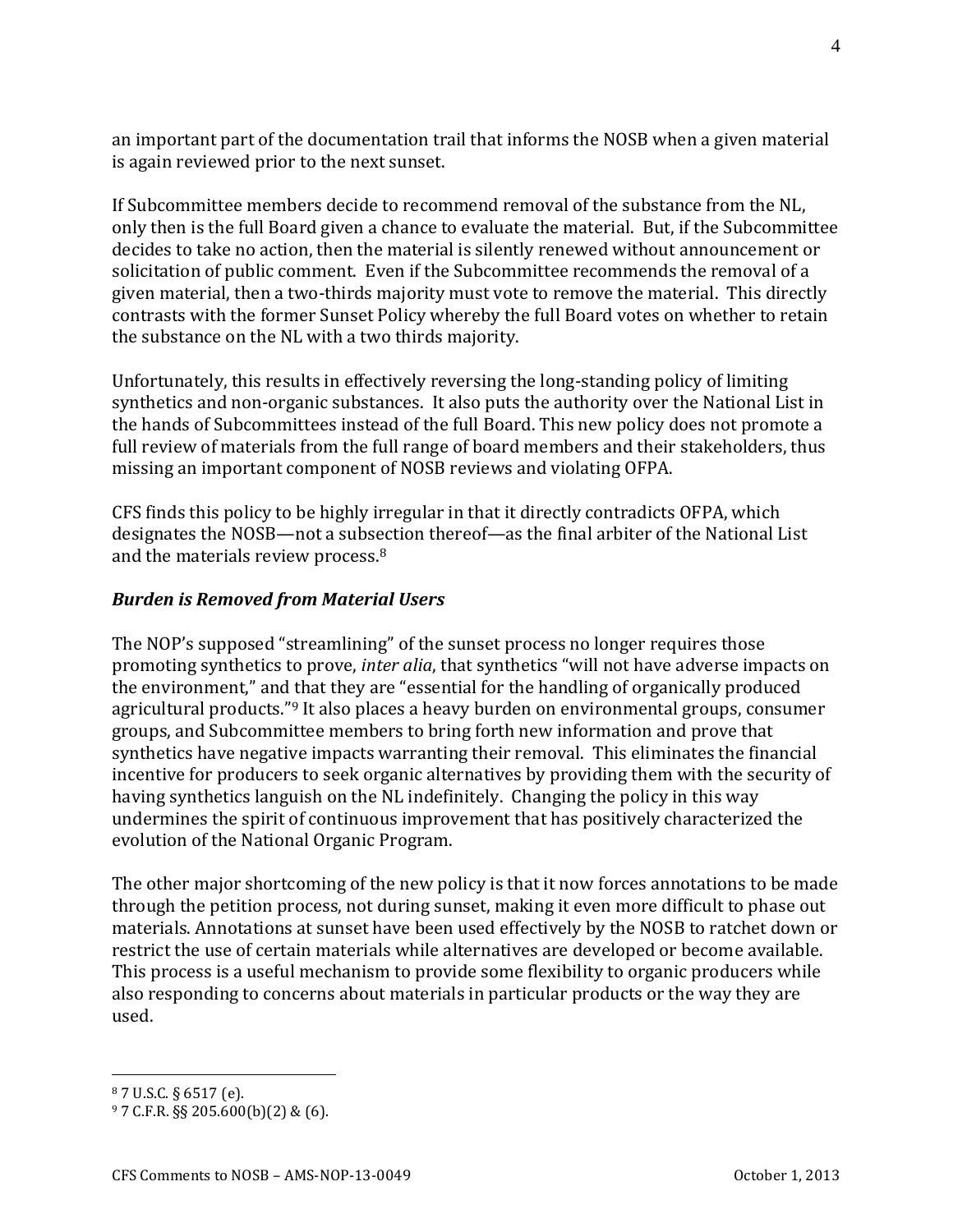#### *NOP Sunset Policy Must be Rescinded*

Framing sunset review as a "renewal" process rather than a "removal process" changes the way sunset has worked since the inception of OFPA. This attempt to streamline sunset actually distorts the system of checks, balances, and robust public participation created by Congress. CFS strongly urges the NOSB to request that the NOP rescind its latest Sunset Policy and immediately commence discussions with the NOP about how they can work together to create a policy that honors the public participation tradition and intent of OFPA with respect to the Sunset process.

#### **Streptomycin**

Center for Food Safety opposes an extension for the use of streptomycin in apple and pear orchards beyond the current expiration date of October 2014. Streptomycin does not meet the review criteria required under OFPA for substances to be added to the National List (NL). In fact it never has, but now the evidence is even stronger to support sunsetting streptomycin once and for all.

In 2011, the Materials Subcommittee determined that streptomycin *failed to satisfy all three review criteria.*<sup>10</sup> Even though the Subcommittee recommended against its extension, the full NOSB voted to extend its use until 2014. That decision included an explicit expectation that the industry would work to identify alternatives.<sup>11</sup> Despite the NOSB's clear intent to end its use, the current Crops Subcommittee has recommended yet another extension. What is even more perplexing is the fact that the Subcommittee now decided that streptomycin does satisfy all the materials review criteria, even in the face of mounting evidence about the environmental and health risks of continued spraying in orchards. Subsequently, the Subcommittee has *again* recommended extending the approval, *again* with the caveat that its use should end, saying that they are "committed to the phase out of this material."12 This type of contradictory policy-making does little to bolster consumer confidence in the National Organic Program or the organic label.

#### *Streptomycin Must Be Phased Out Now*

Streptomycin use in organic orchards should not be extended because it is incompatible with organic systems and because it poses unnecessary threats to human health. The use of streptomycin contravenes the NOSB's stated Principles of Organic, which emphasize promoting and enhancing "biological cycles" and "the use of cultural, biological, and mechanical methods, as opposed to using synthetic materials."<sup>13</sup> The risks of using streptomycin are even clearer than those from using tetracycline, which the NOSB voted to allow to sunset at its April 2013 meeting. Scientists have shown that the mechanism for

<sup>10</sup> NOSB. 2011. Formal Recommendation by the NOSB to the NOP: Streptomycin Sunset. April 29.

<sup>11</sup> NOSB. 2011. Formal Recommendation by the NOSB to the NOP: Streptomycin Sunset.

<sup>12</sup> NOSB Crops Subcommittee. 2013. Petitioned Material Checklist: Streptomycin. August 6. Page 2.

<sup>13</sup> NOSB. 2011. NOSB Principles of Organic Production and Handling. October 17.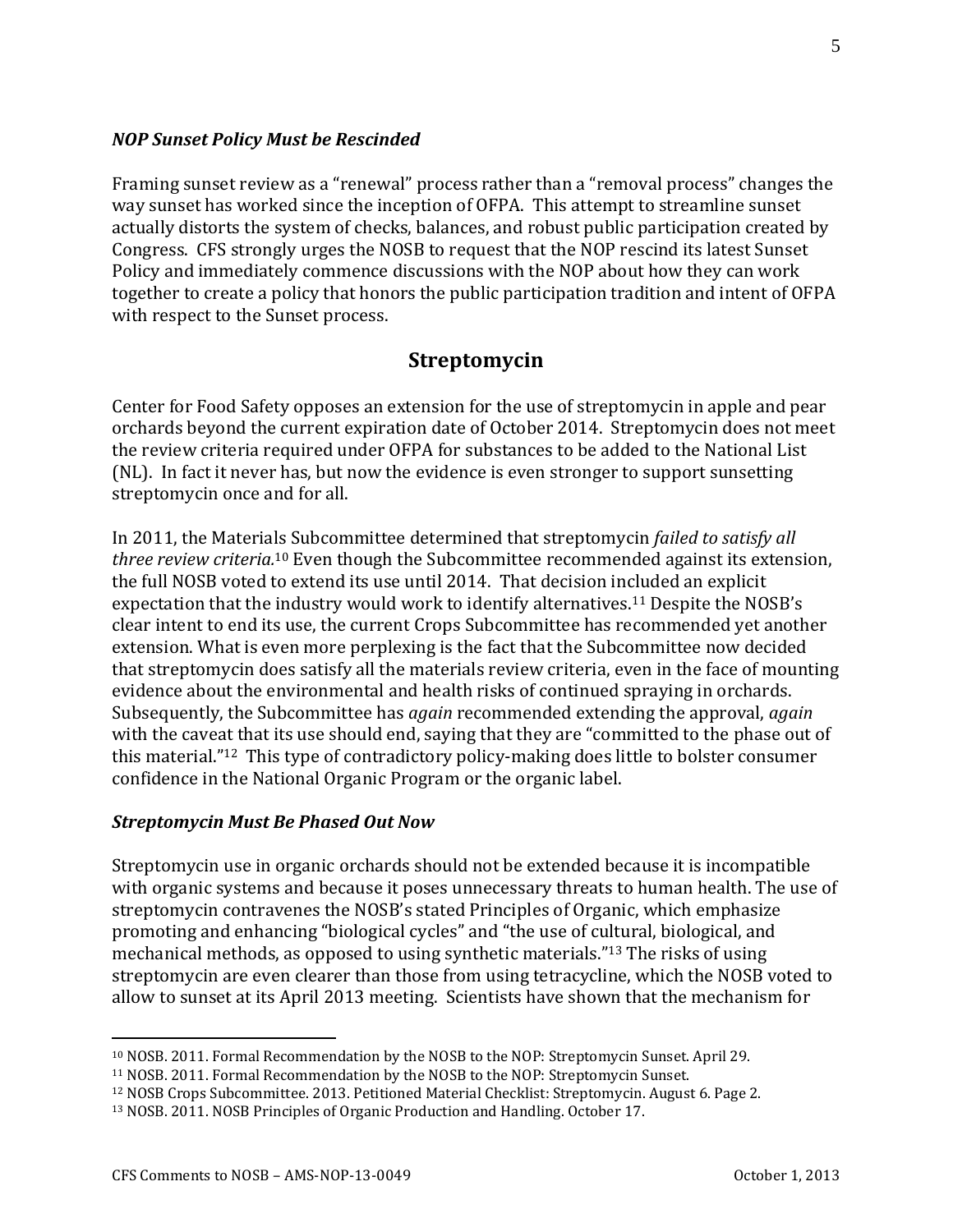streptomycin resistance in fire blight is directly applicable to human pathogens, meaning that the same gene gives both types of bacteria resistance. Fire blight resistance to streptomycin is also already widespread in orchards, so this resistance gene is present as a result of spraying. These two details are less clear for tetracycline. With the phase out of tetracycline scheduled for October 2014, it is especially important to maintain consistency by not extending the allowance for streptomycin. If streptomycin use is permitted beyond October 2014, some growers in areas without streptomycin resistance could turn to using it instead of tetracycline for fire blight control, enhancing resistance opportunities and streptomycin use.

The Crops Subcommittee acknowledged the differences between tetracycline and streptomycin by including a section in their report describing the contrasts. Every point raised emphasized that the adverse impacts of streptomycin are even stronger than tetracycline.<sup>14</sup> Given the extensive debate at the April 2013 NOSB meeting that led to a vote to phase out tetracycline, it is clear that the NOSB agrees that antibiotics do not belong in organic and it should phase out the use of streptomycin as well. Organic systems should not be furthering the non-essential use of this important antibiotic.

#### *Antibiotic Resistance Develops and Spreads*

The use of streptomycin is inconsistent with organic principles and practices, predominantly because it inevitably contributes to incidences of antibiotic resistance in bacterial populations.<sup>15</sup> Streptomycin resistance to fire blight is widespread in orchards where it has been used, rendering it ineffective in those locations. Its impacts are longlasting as well. In fact, such resistance has been detected in orchards up to ten years after the spraying has stopped.<sup>16</sup>

Resistance to streptomycin can occur either as a random mutation or as acquired resistance from another bacterium.<sup>17</sup> Horizontal gene transfer -- a process by which bacteria can pass on plasmids or other traits that confer resistance to one another -- allows for resistance that develops in orchards to move out into the wider bacterial population.<sup>18</sup> It occurs readily between various species of bacteria and is the primary means by which antibiotic resistance is spread. This mechanism means that *any* use of antibiotics contributes to the pool of resistance by selecting for resistance and then allowing it to move between different bacteria. When bacteria are exposed to antibiotics, susceptible bacteria die and those with resistance survive and increase their incidence of conjugation (gene transfer) with other bacteria, enhancing the spread of antibiotic resistance. For this reason, infectious disease experts worldwide have called for an end to any unnecessary

<sup>14</sup> NOSB Crops Subcommittee. 2013. Petitioned Material Checklist: Streptomycin. Page 6.

<sup>15</sup> NOP. 2011. Technical Evaluation Report: Streptomycin – Crops. March 8. Lines 429-431.

<sup>16</sup> NOSB Crops Subcommittee. 2013. Petitioned Material Checklist: Streptomycin. Page 6.

<sup>17</sup> NOSB Crops Subcommittee. 2013. Petitioned Material Checklist: Streptomycin. Page 6.

<sup>18</sup> NOSB Crops Subcommittee. 2013. Petitioned Material Checklist: Streptomycin. Page 5.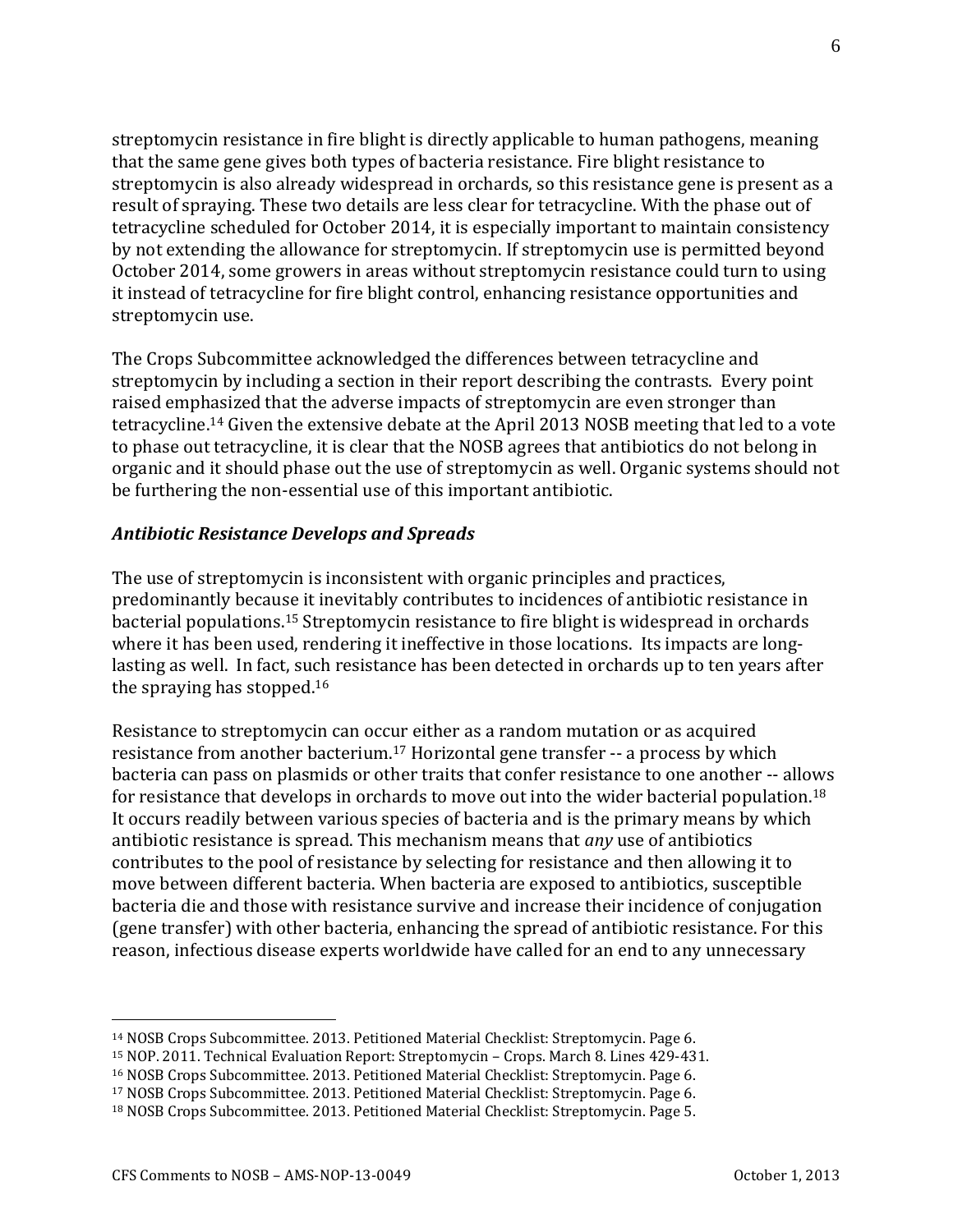uses of antibiotics to retain their effectiveness in treating human diseases.<sup>19</sup>

Resistance to streptomycin has already been identified in the fire blight pathogen, *Erwinia amylovora*, in many orchards, including plasmid-borne resistance across the U.S.20 Genes carried on a plasmid are very susceptible to horizontal gene transfer between bacterial species. Several researchers have documented how streptomycin resistance spreads through bacteria, contributing to our certainty that resistance can spread from orchards.<sup>21</sup> Use of streptomycin is likely to result in a greater diversity of mobile resistance genes in orchards that can be transferred amongst bacteria.<sup>22</sup> This means that there are more genes available to other bacteria, and potentially pathogens, that confer resistance to streptomycin.

### *Antibiotic Resistance Negatively Impacts Human Health*

Antibiotic resistance has been identified as a major human health concern by many healthbased organizations, including the Centers for Disease Control and Prevention (CDC) and the World Health Organization (WHO).<sup>23</sup>

The CDC recently issued a report on antibiotic resistance, stating that its purpose is "to increase awareness of the threat that antibiotic resistance poses and to encourage immediate action to address the threat."<sup>24</sup> Unnecessary uses of antibiotics in all sectors contribute to the development of antibiotic resistance. Since streptomycin is considered a critically important antimicrobial for treating human infections, it is vital to curtail nontherapeutic uses of this drug.25 Organic operations absolutely should not be contributing to the development of antibiotic resistance and the loss of effectiveness of this important medical tool in any way.

The plasmid genes for resistance to streptomycin in the fire blight pathogen, *Erwinia amylovora*, are the same as the genes that cause antibiotic resistance in many human pathogens.26 Thus, development of resistance within an ecosystem can and does contribute to resistance in human pathogens. This critical link in our knowledge of how streptomycin use can affect resistance among human pathogens is acknowledged in the Crops Subcommittee report.<sup>27</sup> Horizontal gene transfer between unrelated bacteria can pass resistant genes between orchard species and human pathogens or simply create a

<sup>19</sup> Infectious Diseases Society of America. "Antimicrobial Resistance." Available at: [http://www.idsociety.org/AR\\_Policy/.](http://www.idsociety.org/AR_Policy/)

<sup>20</sup> NOSB Crops Subcommittee. 2013. Petitioned Material Checklist: Streptomycin. Page 4.

<sup>21</sup> NOSB Crops Subcommittee. 2013. Petitioned Material Checklist: Streptomycin. Page 5.

<sup>22</sup> Yashiro E & PS McManus. 2012. Effect of Streptomycin Treatment on Bacterial Community Structure in the Apple Phyllosphere. *PLoS ONE* 7(5): e37131.

<sup>&</sup>lt;sup>23</sup> Centers for Disease Control and Prevention. 2013. Antibiotic Resistance Threats in the United States, 2013.; World Health Organization. 2011. Critically Important Antimicrobials for Human Medicine:  $3<sup>rd</sup>$  Revision. <sup>24</sup> Centers for Disease Control and Prevention. 2013. Page 6.

<sup>25</sup> World Health Organization. 2011.

<sup>26</sup> NOSB Crops Subcommittee. 2013. Petitioned Material Checklist: Streptomycin. Page 6.

<sup>27</sup> NOSB Crops Subcommittee. 2013. Petitioned Material Checklist: Streptomycin. Page 6.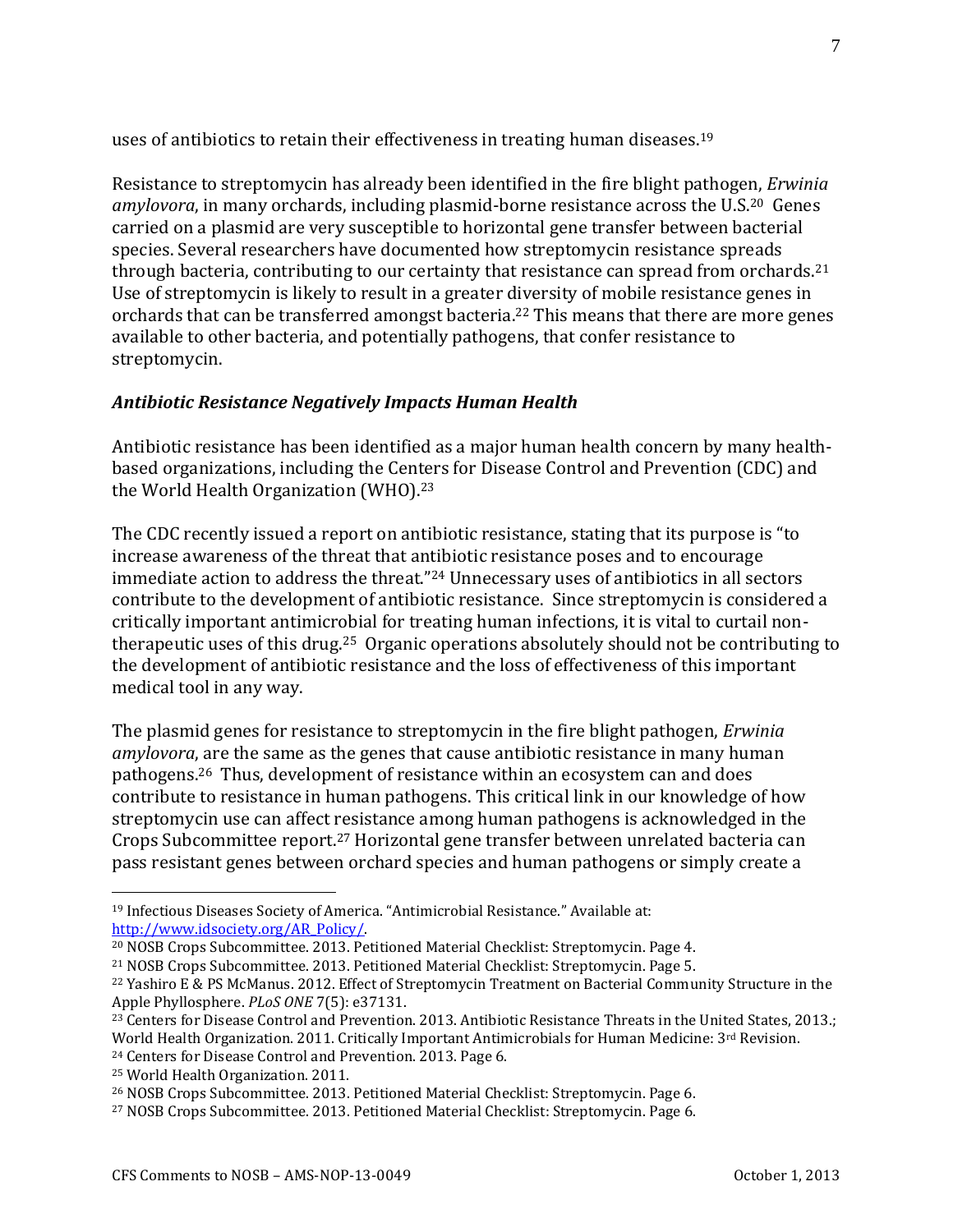reservoir of resistance in the environment that can later be passed on to pathogenic species. There are a number of mechanisms that can move microbes out of the orchards and into human communities, including dust on fruit, airborne dust, and dirt on workers' shoes.<sup>28</sup> These clear linkages between orchard microbes and human pathogenic communities exist, even when they are not directly exposed to antibiotics.

#### *Streptomycin Impacts Soil Microbial Ecosystems*

Spraying antibiotics in orchards may disrupt the microbial ecology of soils and agroecosystems, which runs contrary to organic's mandate to 'maintain or improve' ecosystems and build healthy soil.<sup>29</sup> The bioavailabilty of streptomycin in any given location will vary depending on local environmental factors including physical soil type, nutrient availability, and others.<sup>30</sup> Therefore, streptomycin may have a stronger effect or be more persistent in certain areas than others. In several laboratory studies, streptomycin was found to have negative effects on microbial ecology ranging from inhibiting nitrification to significant reductions in total bacterial count and the elimination of several bacterial species.<sup>31</sup> While this suggests that streptomycin use in orchards could have a negative effect on the microbial ecology of soil systems, no field studies have yet confirmed this finding.<sup>32</sup>

Streptomycin is moderately persistent and highly mobile in aerobic soils, so its biological activity can continue to impact soils after spraying has occurred.<sup>33</sup> Streptomycin is a strong algicide and is labeled to prevent application to water bodies.<sup>34</sup> However, algae may be present in soils and streptomycin is vulnerable to leaching, so it could impact nearby water bodies from orchard use.<sup>35</sup> These potential effects from use of streptomycin in orchards are incompatible with the philosophy that underpins organic systems, namely to build soil fertility and biodiversity.

#### *Alternative Management Techniques Exist*

Phasing out streptomycin will remove only one of the available tools farmers can use to manage fire blight. The severity of fire blight varies in different years and regions depending upon weather patterns, rain, and humidity; thus requiring a range of techniques for control. No one tool, including antibiotics, can fully control it. With widespread resistance to streptomycin already present in orchards, growers have already had to find alternative controls. Combinations of techniques, including biological controls, limiting soil

 $\overline{a}$ 

- <sup>30</sup> NOP. 2011. Lines 371-373.
- <sup>31</sup> NOP. 2011. Lines 375-398.
- <sup>32</sup> NOP. 2011. Lines 404-409.

<sup>34</sup> NOP. 2011. Lines 294-295.

<sup>28</sup> NOSB Crops Subcommittee. 2013. Petitioned Material Proposal: Oxytetracycline, Majority Position. February 5.

<sup>29</sup> 7 CFR 205.200

<sup>33</sup> NOP. 2011. Lines 223-225.

<sup>35</sup> NOP. 2011. Lines 225; 294-299.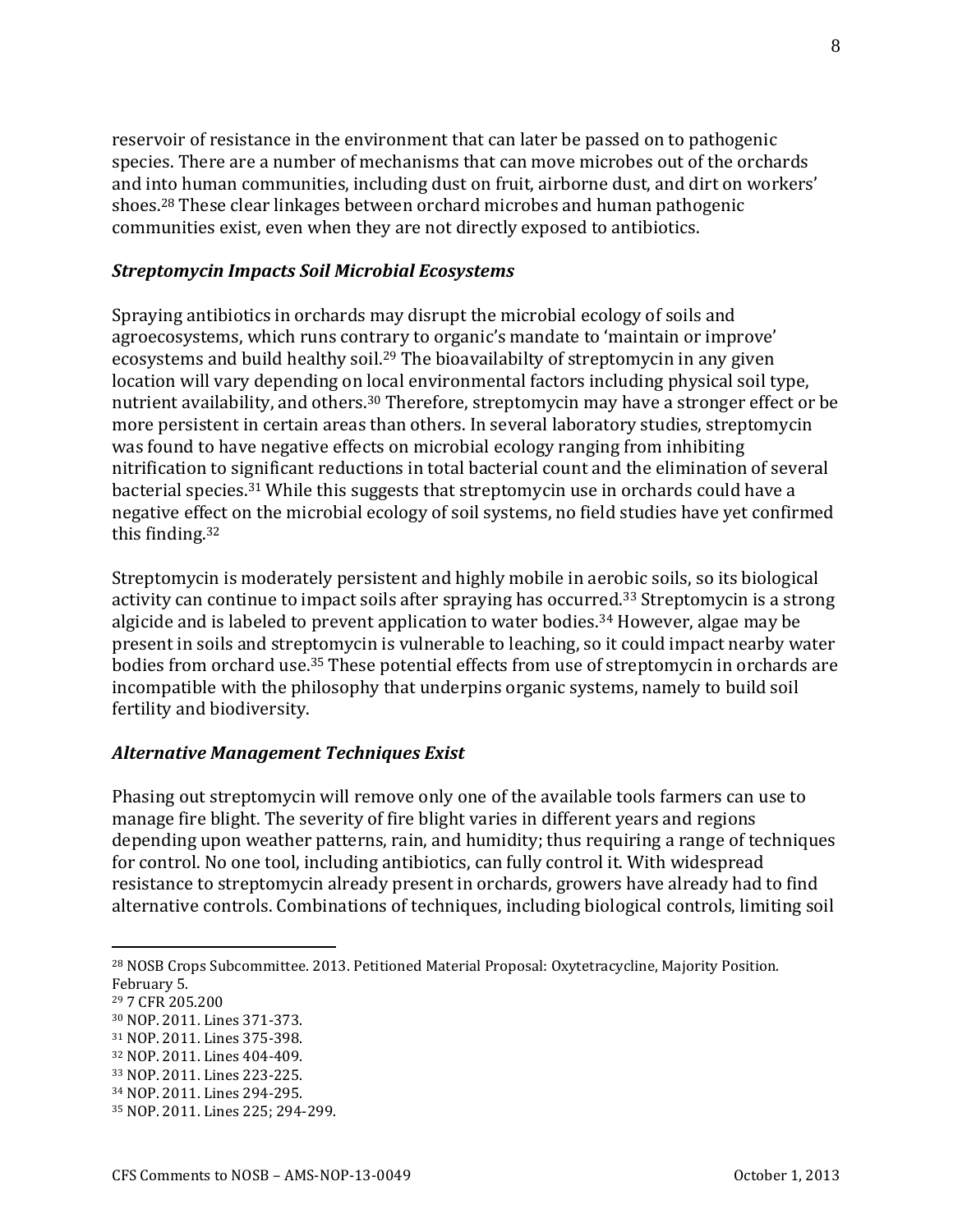moisture and the use of manure, pruning, thinning orchards, and planting new orchards with wider tree spacing and disease-resistant varieties can be utilized to manage fire blight damage.<sup>36</sup>

New biological control products are also entering the market place. While some growers reported mixed success with Blossom Protect during the 2013 growing season, apparently this was due to an unusually warm season in those regions, which increases the activity of fire blight. Unusually harsh weather conditions in a given year will impact crops with different disease pressures and possibly curtail yields. But, any one control strategy should not be dismissed in light of a particularly challenging growing season. The most effective alternative controls require an integrated approach including cultural practices, attention to fire blight prediction models, and alternative biological control products.

One clear example of the success of alternative management techniques is demonstrated in orchards that produce fruit without using antibiotics. There are a number of US orchards that supply organic markets (such as the European Union and Canada) that prohibit the use of antibiotics. These orchards have been successful in mitigating fire blight damage, proving that alternative control techniques can be effective in the absence of antibiotics.<sup>37</sup> This information must be documented and circulated to organic and pear growers across the country to aid them in the control of fire blight. Once all organic growers cease using antibiotics, they will have the added advantage of accessing those markets as well.

#### *Consumers Do Not Expect Antibiotic Use in Organic*

Consumers do not expect antibiotic use in any sector of organic production, especially given the clear and widely marketed prohibition of their use in livestock rearing. Consumers choose to buy certified organic food because they want to support systems of production that protect and enhance human health and the environment. They also expect their organic food to be grown without the use of antibiotics, growth hormones, genetically engineered organisms, and synthetic herbicides and pesticides.<sup>38</sup> Continuing to allow streptomycin, which has even clearer adverse impacts than tetracycline, will only cause confusion and disillusionment among consumers when they learn that their tree fruit is still being treated with antibiotics. Consumers have made it clear that they do not support the continued use of antibiotics in organic tree fruit, with 30,498 signatories to our petition on the public record calling for NOSB to oppose another extension to the sunset date for streptomycin.<sup>39</sup>

In addition to concerns about antibiotic resistance development, residues of streptomycin have been identified on treated fruit.<sup>40</sup> This represents an added concern for consumers

<sup>36</sup> NOP. 2011. Lines 601-617.

<sup>37</sup> NOP. 2011. Lines 671-701.

<sup>38</sup> Organic Trade Association. 2011. U.S. Families' Organic Attitudes & Beliefs, 2011 Tracking Study. Page 13.

<sup>&</sup>lt;sup>39</sup> Please see the text of our petition, attached as Appendix A and submitted to the public record docket.

<sup>40</sup> Mayerhofer G., et al. 2009. Detecting streptomycin in apples from orchards treated for fire blight. *Journal of Antimicrobial Chemotherapy* 63(5): 1076-1077.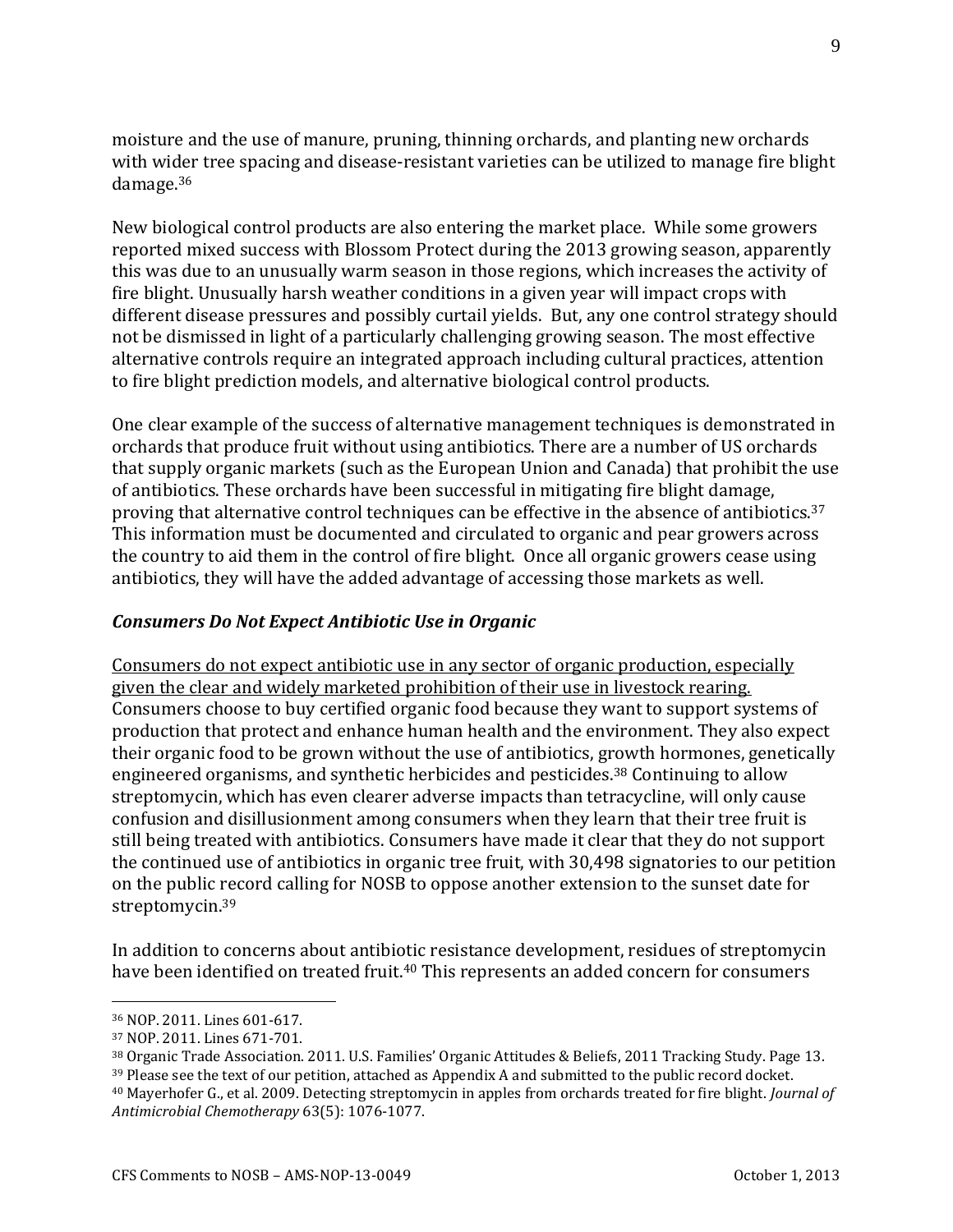that even goes beyond the concerns they already had about the use of tetracycline in orchards, because tetracycline residues have not yet been found in fruit from those orchards. The highest concentrations of streptomycin were found in the apple core and skin. Although the residues identified are below EPA limits, organic consumers do not expect *any* residues of antibiotics in the organic fruit they buy.<sup>41</sup>

In order to maintain the integrity of the organic label and its unique position in the marketplace, the NOSB must not extend the use of streptomycin. A strong commitment from the NOSB to uphold the 2014 expiration date would send a meaningful signal to organic consumers that the NOSB is committed to continual improvement, as per the regulatory charge of the National Organic Program.42 We strongly urge the NOSB to reject an extension for the use of streptomycin in apple and pear orchards and vote to eliminate the use of antibiotics in organic once and for all.

# **Synthetic Methionine in Organic Poultry Feed**

CFS opposes the methionine proposal put forth by the Livestock Subcommittee. Contrary to its conclusion that the overall usage of methionine will be lowered with this approach, overall methionine use will largely remain the same. Moreover, if this recommendation is implemented, the sunset clock will be reset, allowing methionine to languish on the National List for another 5 years.

Methionine users have already had 12 years to identify alternative, natural sources of this essential amino acid. Its run on the sunset treadmill must come to an end. Methionine use is a symptom of a larger problem—some organic egg and poultry production facilities may just be getting too big to adhere to organic principles. Yet, the NOP has been turning a blind eye to the problem as evidenced by its failure to promulgate animal welfare regulations with provisions requiring poultry to spend time outdoors. This situation serves to further perpetuate the use of synthetic methionine. Instead of continuing to allow this synthetic feed additive that props up over-crowded organic poultry and egg production systems, it is incumbent upon the NOSB to force an end to its use. We urge the NOSB to vote against additional modifications to the synthetic methionine listing.

#### *Methionine Usage Will Not Decrease With This Proposal*

There is no disputing the fact that methionine is an essential amino acid vital to proper cell growth in omnivores. Nonetheless, it is only absolutely necessary for maintaining maximal growth, and not entirely necessary in and of itself for maintaining animal health and wellbeing.43 Synthetic methionine provides a cheap alternative to an omnivorous diet rich in

 $\overline{a}$ 

10

<sup>41</sup> NOP. 2011. Lines 242-244.

<sup>42</sup> 7 CFR §205.200.

<sup>43</sup> Rack A.L., et al. 2009. The Effect of Genotype, Choice Feeding, and Season on Organically Reared Broilers Fed Diets Devoid of Synthetic Methionine, *Journal of Applied Poultry Research* 18(1):54-65 (*citing* National Organic Standards Board TAP Review 2001).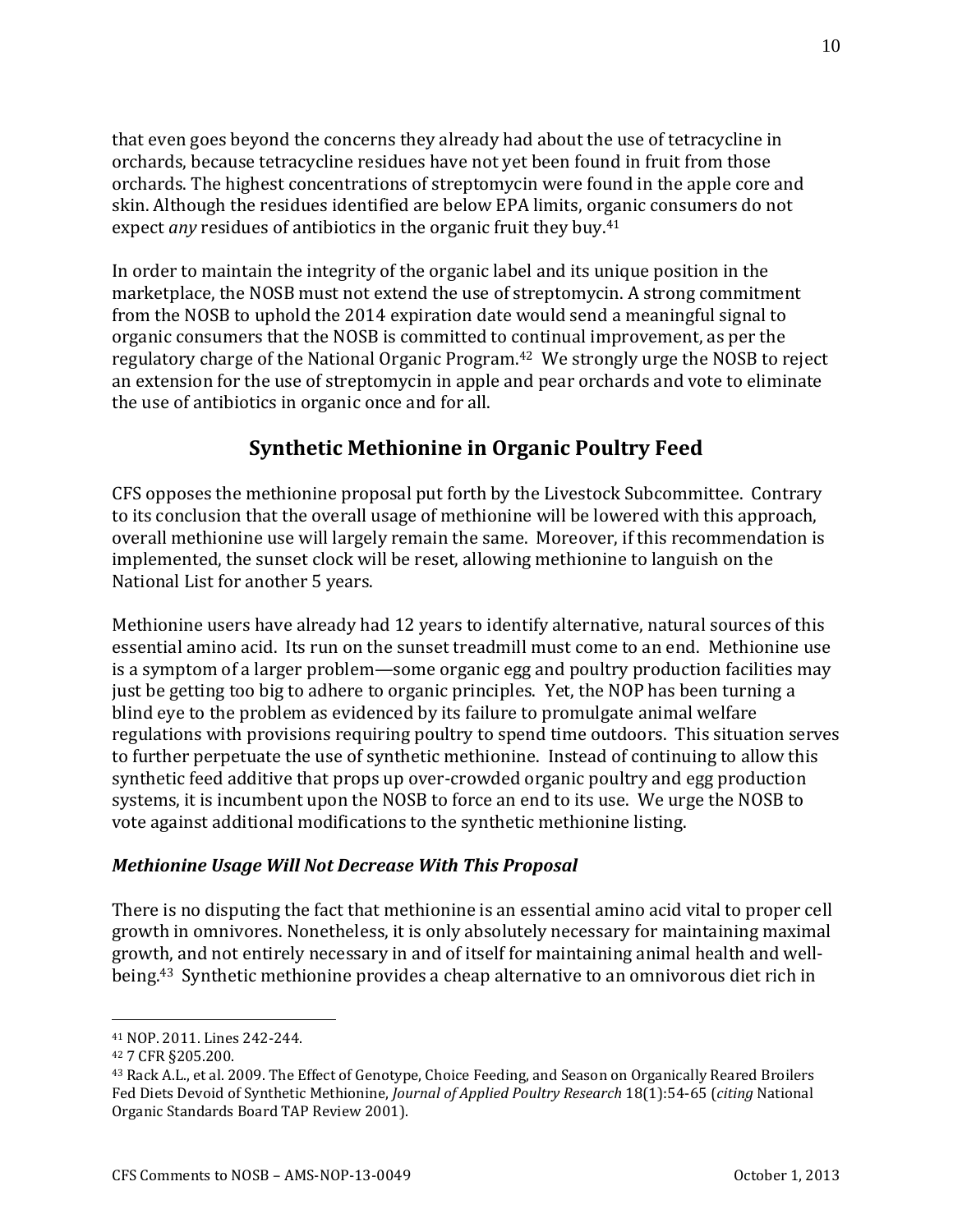natural methionine from insects, worms, or alternative protein sources, but as explained by CFS in past comments and reiterated here, methionine use is controversial.44 Nevertheless, the Livestock Subcommittee's recommendation continues to indulge poultry producers' desires for more methionine rather than push the industry to find ways to live without it.

It is disheartening to see that just one year after the NOP codified and implemented the "step down" rates, the Livestock Subcommittee is still promoting high amounts of synthetic methionine by altering the way methionine rates are expressed, rather than allowing for its use to end. While the current methionine listing sets a maximum level in poultry feed, the Subcommittee is now recommending that feed rates are expressed as an average per ton of feed over the life of the flock instead of just per ton of feed. CFS disagrees with the Subcommittee's conclusion that "[o]verall usage of [methionine] will be lowered. Producers can only add [methionine] to the average cap, not consistently add [methionine] at the maximum rate." In fact, this is not the case. Producers could add methionine to feed at the maximum rate consistently throughout the flock's life. And, if a producer uses feed lower in methionine during a portion of a flock's life, then they could use feed with more methionine at a later date.

#### *Congress Intended Sunset to Phase Out Materials on the National List*

Approval of this petition would extend methionine's sunset date, directly contradicting the NOSB's step down approach and the purpose of OFPA's sunset provision. If the subcommittee's recommendation is approved, methionine will not be subject to removal until 2018—another five years. At that point, synthetic methionine would have resided on the National List for 17 years.

Congress intended the National List to handle the "few limited exceptions" in organic production.45 Accordingly, it created the sunset provision to guarantee that these limited exceptions were reviewed every five years and cycled off the list when organic alternatives were found. The drafters of OFPA created the sunset review process to ensure materials are removed unless, after extensive review, two-thirds of the NOSB votes to renew the materials for another five years. Then, after those additional five years, the material would sunset. Imposition of a firm sunset date drives innovation and research by members of the organic community and promotes the common goal of continuous improvement of organic products.

Yet, the sunset provisions are not working the way Congress intended. Instead of promoting innovation and advancing research, the sunset process is now akin to a recycling program, promoting repetitive renewals and very limited removals. For example, methionine has been on the National List for 12 years and it will have been on the List for

<sup>44</sup> Rack et al. 2009. at 55; Goldfarb et al. 1981. Organic Chemicals Manufacturing Hazards (Ann Arbor Science Publishers Inc.) (Methionine is commercially synthesized by condensing acrolein and methyl mercapton. The resulting compound is reacted with ammonia and hydrogen cyanide to form a racemic mixture of the d and l isomers of methionine.).

<sup>45</sup> S. Rep. No. 10-357, at 300.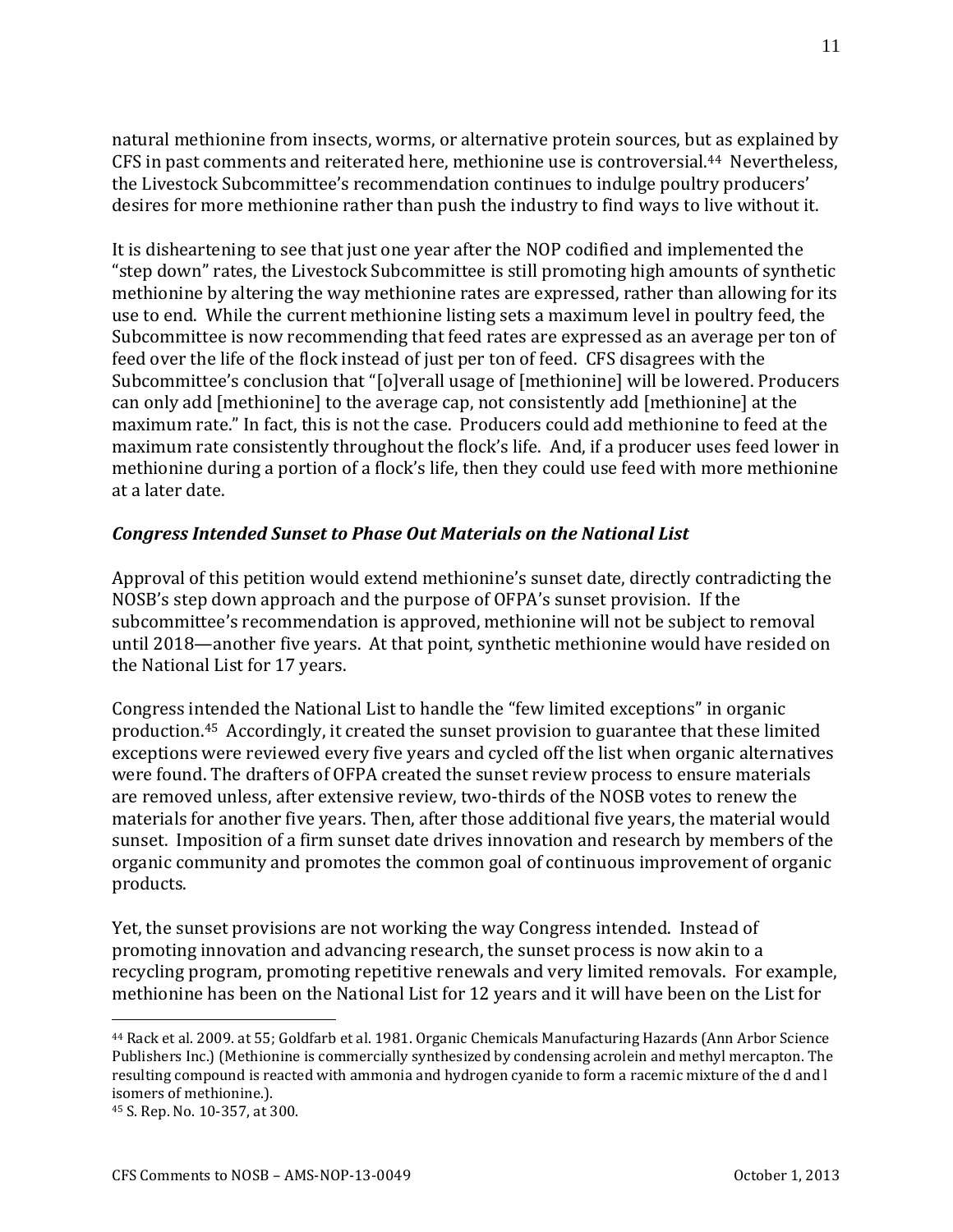16 years by the time it is currently scheduled to sunset. If it takes organic innovators more than 15 years to implement a natural alternative to synthetic methionine, then the sunset provisions of the National Organic Program are clearly no longer functioning.

To add insult to injury, the NOP's new Sunset Policy issued September 19, 2013 makes it even easier for synthetics like methionine to languish indefinitely on the National List. As discussed elsewhere in these comments, the default of the new policy is to keep materials on this list instead of taking them off, as per the original intent under OFPA. This supposedly streamlined process allows substances to stay on the National List unless Subcommittee members take action to advocate for their removal by bringing the material before the Board for a vote.

Methionine's continual renewal on the National List represents a classic example of the sunset process gone awry. It also contravenes Congress's intent of establishing the National List in the first place. The NOSB's role vis a vis the sunset process must be to promote research and innovation in order to keep the organic program alive and continually improving. One clear way to do this is to follow through with sunset dates which will force the market to step in to create solutions. This is especially true in cases such as methionine where there are proven, feasible alternatives for organic producers. If there is a culture of constantly renewing chemicals sunset after sunset, this will never happen.

### *The Organic Community Must Make Research a Priority*

CFS applauds NOSB for not giving organic producers the option to feed omnivores animal by-products or meat scraps after last year's debate. However, the conversation does not end there. We strongly believe that the NOP must eliminate synthetic methionine in poultry production without compromising organic integrity. In order to do so, poultry feed must be supplemented with natural sources of methionine such as meat, worms, insects, organically certified fish meal (if it becomes available), organic milk powders, organic corngluten meal, organic sunflower meal, organic potato meal, and natural-based dietary supplements, which need further study. Animal welfare regulations are urgently needed as well to ensure that poultry are required to go outdoors and have access to pasture. CFS recommends that the Livestock Subcommittee work with the NOP to develop clear research goals and a timeline for finding any additional natural and safe alternatives to synthetic methionine that the larger producers may need. This will allow NOSB to permanently eliminate synthetic methionine from organic production within the next four years at sunset.

CFS remains in favor of both government and privately-funded research on the efficacy and availability of naturally-derived methionine sources but we are not aware of any recent government-funded research projects that promote natural methionine alternatives, despite the demonstrated need and the impending sunset. Consumer groups are not responsible or capable of brokering the necessary relationships with researchers to develop lasting solutions. NOSB and NOP must coordinate and collaborate with USDA to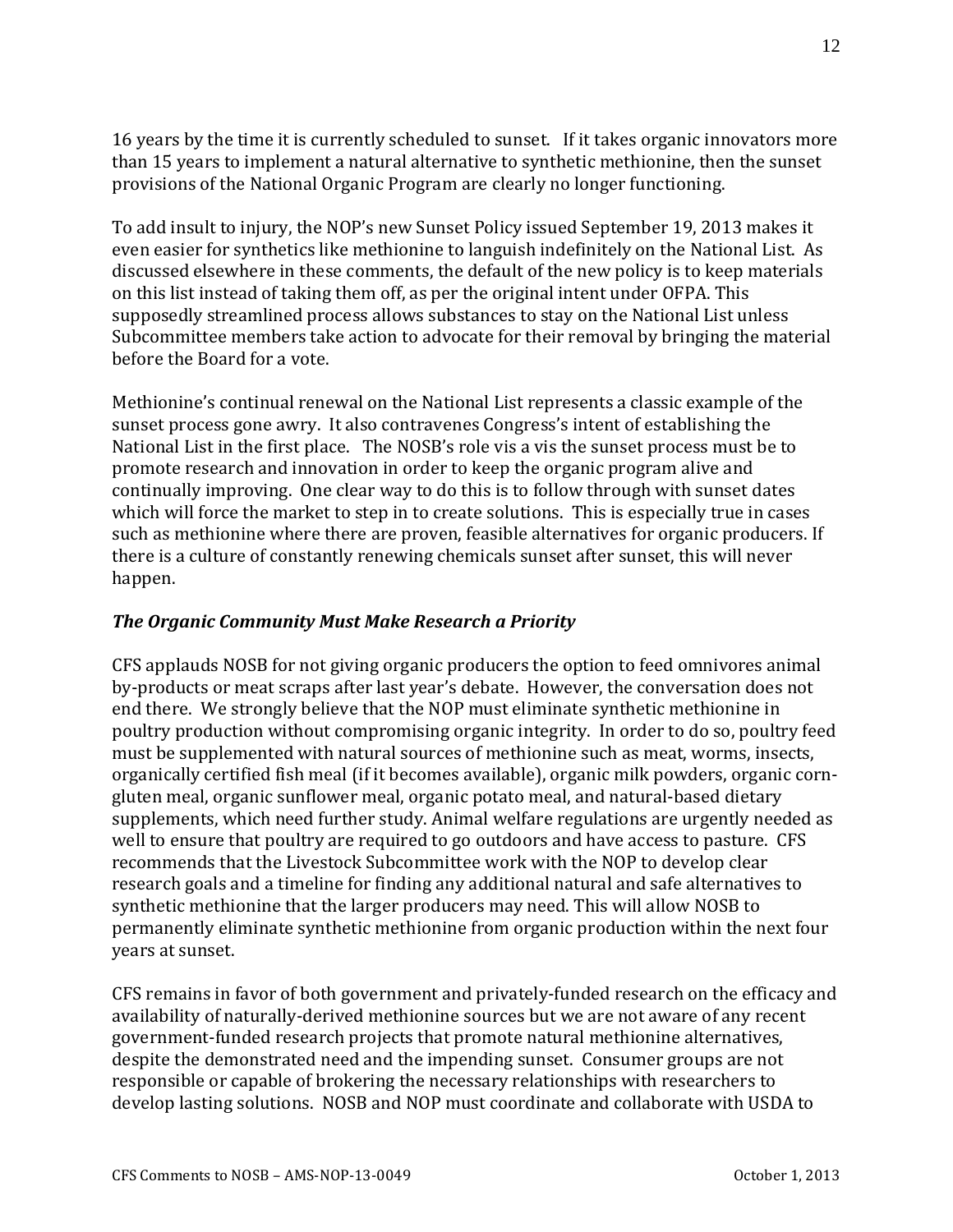encourage the allocation of government research dollars to finding natural alternatives to the use of synthetic methionine that enhance organic integrity in poultry production.

As CFS and others have repeatedly expressed, there are several alternatives to synthetic methionine that must be explored. CFS urges NOSB and NOP to promote all efforts to research the efficacy and availability of these natural sources, including:

- Research worms and insects as alternative protein feed sources
- Research on increasing production of organic corn-gluten meal
- Research on increasing production of organic potato meal
- Research on increasing production of organic sunflower meal
- Research on natural methionine supplements such as the herbal supplement produced in India
- Research on the recently discovered African plant sources high in methionine
- Research on sources of organic fish-based amino acids once they become available
- Research on shifting feed rations to balance amino acids
- Research on the optimum space/methionine complement that can work for US poultry producers

These alternatives are by no means new ideas. They have existed and been used by farmers for generations. It is time that the NOSB and NOP promote these tried and true methods along with other innovative ideas instead of creating excuses for producers because they are resistant to implementing alternatives.

#### *Large Scale Flock Production Requires Chemicals—This is Not the Intent of OFPA*

The continuous use of synthetic methionine is a symptom of a larger problem that is increasingly seen in organic egg and poultry production. Some operations are simply too big to comply with the National Organic Regulations let alone adopt proposed improvements to animal welfare standards. Large-scale production facilities often house more than 100,000 birds, severely limiting the animals' opportunity to engage in natural pecking and rooting behaviors or access the outdoors, shade, shelter, exercise areas, and fresh air. In order to preserve the integrity of organic animal production, standards must be set now that keep practices on organic farms consistent with the spirit and intent of OFPA.

Isolating the use of synthetic methionine in a fishbowl glosses over the big picture. Feeding animals synthetic amino acids to promote maximum growth is not consistent with the spirit and letter of OFPA. It also does not promote optimal animal welfare in organic animals. Using synthetic methionine as a crutch to promote large-scale industrialized production of poultry is plainly antithetical to organic principals. Organic agriculture is a systems approach and, therefore, the NOSB cannot isolate and promote synthetic methionine without looking at the system it supports. Increasing pressure to raise more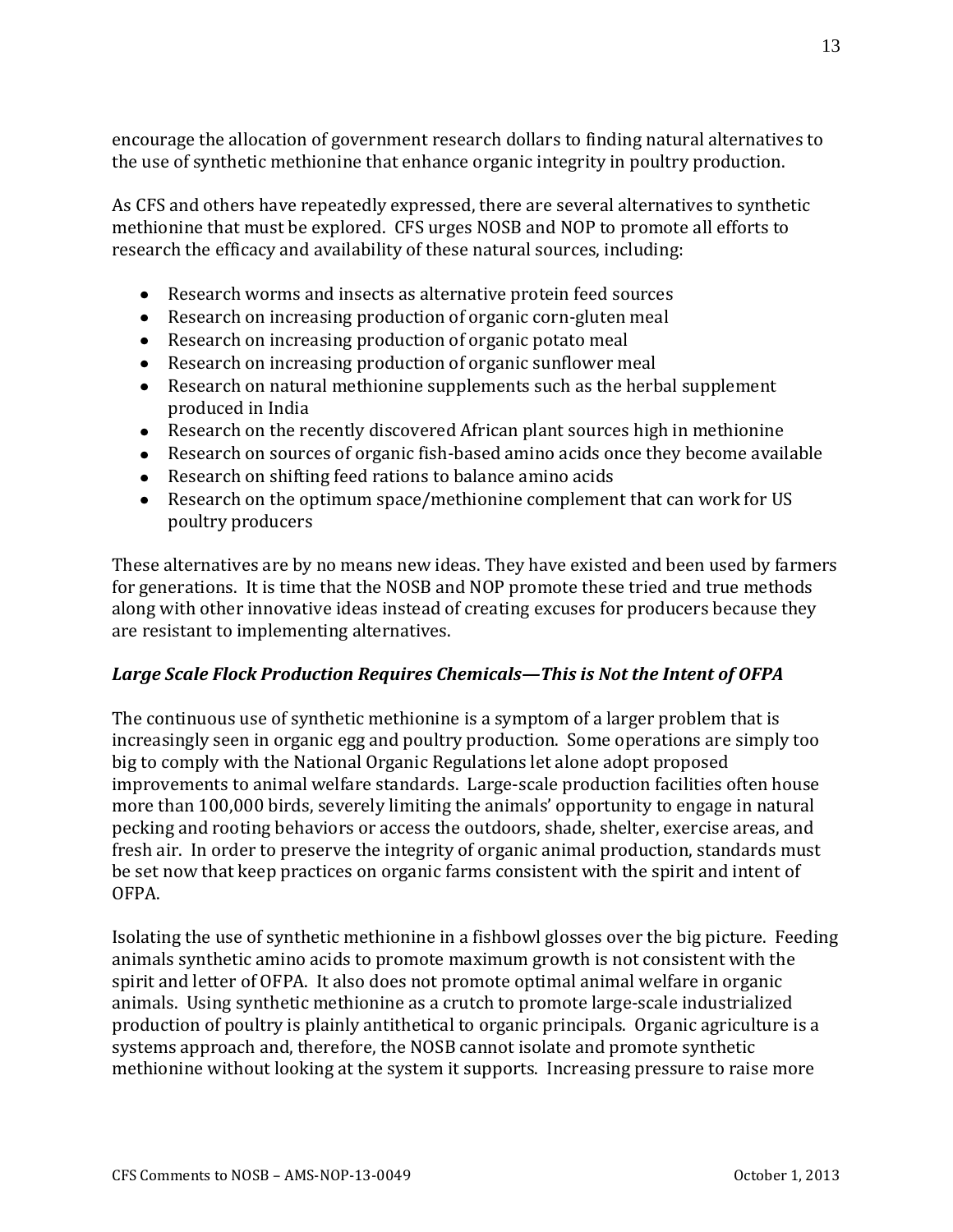poultry on less space drives producers out of the pasture and into animal factories. This hurts the organic brand and label.

For years, CFS has promoted the introduction of animal welfare standards in organic poultry production. Now, it has become clear that after years of deliberation and public comment the NOP does not plan to move ahead with the implementation animal welfare regulations for organic poultry anytime soon. The NOP has stated that "[g]iven other urgent priorities at this time, we do not anticipate addressing the NOSB proposals on animal welfare in the near future." But, we disagree with the prioritization of the NOP. Animal welfare is a priority and one of the pillars of organic animal production systems. The adoption of stringent standards for animal welfare would force better poultry management practices by requiring ready access to the outdoors, soil contact for animals, vegetative cover, and more space per bird, etc. These very minimal changes would have an enormous impact not only on the welfare of poultry by encouraging them to roam on pasture but also by helping producers transition away from their current dependence on synthetic methionine.

As a strong champion of organic, CFS is discouraged by the continued allowance and reliance upon synthetic methionine in poultry production. We urge NOSB to deny the petition for an extension of methionine use and urge the greater organic community in the interim to implement and continue to develop novel solutions to provide poultry greater nutritional quality without the use of synthetic amino acids.

## **Aquaculture Synthetic Materials (Chlorine, Tocopherols, Trace Minerals & Vitamins)**

In the absence of final regulations in place to govern organic aquaculture systems, CFS strongly urges the NOSB to deny all petitions to add materials to the National List (NL) for use in organic aquaculture systems. Approving substances for use in an organic aquaculture system that does not yet exist would be arbitrary and capricious, unlawful agency action.

Evaluating substances within the context that they are used is key to the NOSB materials review process. Without final regulations to govern organic aquaculture, it is impossible to meaningfully assess the necessity or essentiality of synthetic tocopherols, trace minerals and vitamins in fish feed, which are the subject of three of the Aquaculture Working Group's (AWG) petitions. If you don't know which species of fish are being grown, where, or whether the system is open or closed, how can you possibly begin to determine their feed requirements? The fourth AWG petition, for the use of chlorine, also has little meaning outside of the systems context. For all of these materials, it is impossible to judge the environmental and human health impacts without knowing the system within which they are being used. Therefore, the NOSB must not consider any petitions for organic aquaculture materials until regulations have undergone public review and comment and they have been finalized.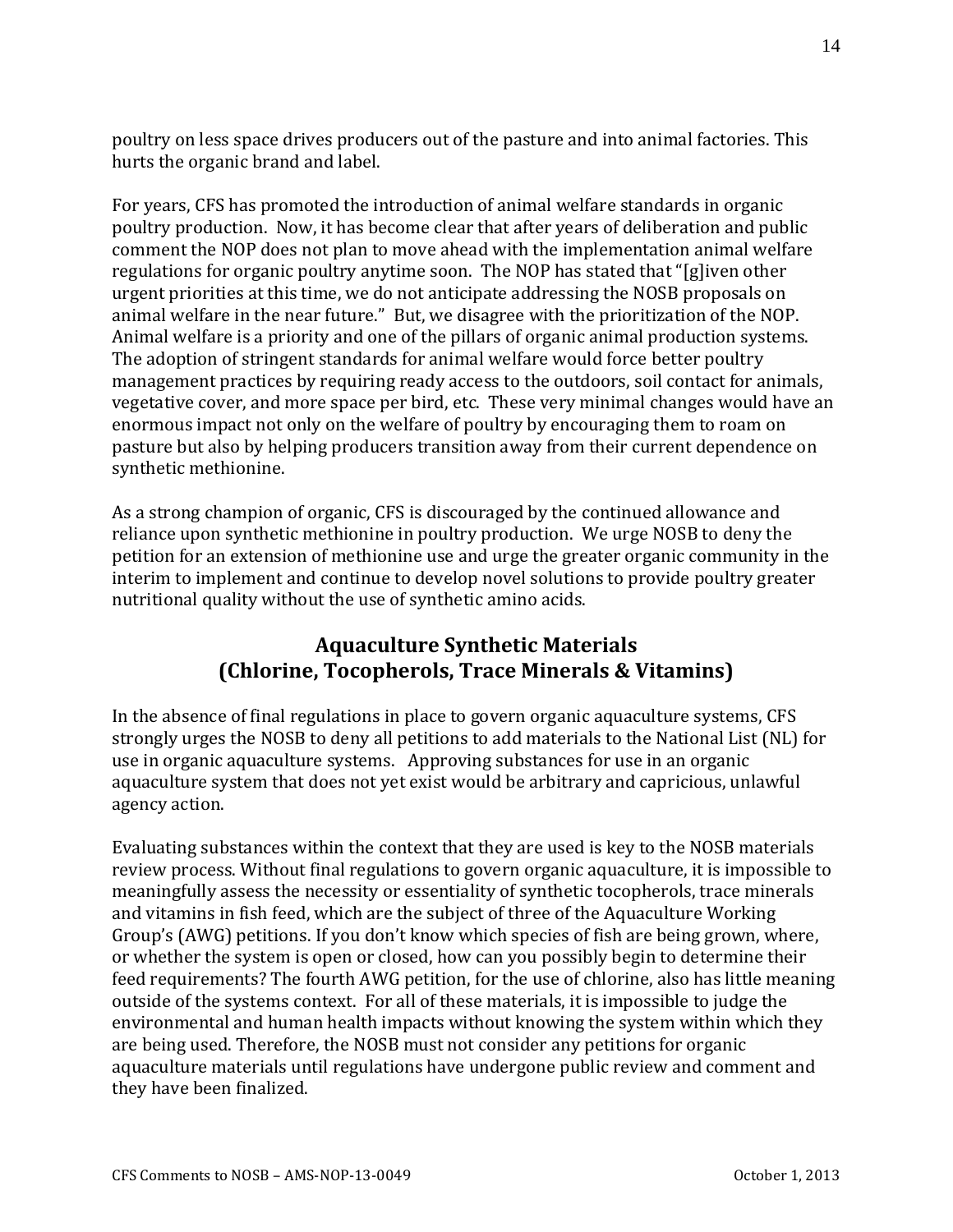The implementation of the NOP's new Sunset Policy will make it even more difficult to remove materials from the NL or annotate them in the future if the Board finds it necessary. This provides yet another argument for denying the petitions and for being even more cautious about allowing new materials on the NL.

While eventually there may be vital synthetic or non-organic materials that are approved for use in organic aquaculture systems, at this point it is premature to make those types of decisions. We urge the NOSB to deny any petitions for aquaculture materials before aquaculture regulations are finalized. The risks to the organic label and markets are far too great to get it wrong.

### *Fukushima Radioactivity Casts Further Doubt on Organic Open Ocean Aquaculture*

A required aspect of organic production systems is the ability of farmers to control inputs and outputs. Yet, the presence and unpredictability of toxic pollutants in the marine environment makes any attempt to implement and regulate organic aquaculture in the open ocean exceedingly difficult. In addition to the well-documented presence of PCBs and mercury in ocean sediments and fish,<sup>46</sup> the threat of radionuclides in the ocean environment has emerged from the recent Fukushima nuclear disaster. Farmed fish can be exposed to these radionuclides via ambient ocean water and contaminated food sources. What is most concerning for ocean-based aquaculture systems is that the radioactive plume is moving towards the U.S.

Radiation from Fukushima continues to leak into the ocean. Cesium-134, cesium-137, and cobalt-60 from Fukushima have been detected in fish, soil, and marine plant samples from Japan.47 Tritium<sup>48</sup> and strontium-90<sup>49</sup> have leaked into the ocean in sizable quantities as well.<sup>50</sup> With half-lives ranging from 5-30 years for the more hazardous cobalt,<sup>51</sup> strontium,<sup>52</sup> and cesium,<sup>53</sup> these radionuclides will be present in the Pacific for decades to

<sup>46</sup> Chen, C.Y., et al. 2012. Sources to Seafood: Mercury Pollution in the Marine Environment. Hanover, NH: Toxic Metals Superfund Research Program, Dartmouth College.

[http://www.dartmouth.edu/~toxmetal/assets/pdf/sources\\_to\\_seafood\\_report.pdf.;](http://www.dartmouth.edu/~toxmetal/assets/pdf/sources_to_seafood_report.pdf) Derraik, J.G.B. 2002. The pollution of the marine environment by plastic debris: a review. *Marine Pollution Bulletin,* 44. 842-852. [http://www.caseinlet.org/uploads/Moore--Derraik\\_1\\_.pdf.](http://www.caseinlet.org/uploads/Moore--Derraik_1_.pdf)

<sup>47</sup> Personal communication. 9/11/2013. Marco Kaltofen. Boston Chemical Data Corp.

<sup>48</sup> "Fukushima radioactive water leak an 'emergency'" BBC News. 5 August 2013. [http://www.bbc.co.uk/news/world-asia-23578859.](http://www.bbc.co.uk/news/world-asia-23578859)

<sup>49</sup> Kiger, P.J. 2013. "Fukushima's Radioactive Water Leak: What You Should Know" National Geographic. August 7. [http://news.nationalgeographic.com/news/energy/2013/08/130807-fukushima-radioactive](http://news.nationalgeographic.com/news/energy/2013/08/130807-fukushima-radioactive-water-leak/)[water-leak/.](http://news.nationalgeographic.com/news/energy/2013/08/130807-fukushima-radioactive-water-leak/)

<sup>50</sup> "Fukushima radioactive water leak an 'emergency.'" BBC News.; Kiger, P.J. 2013.

<sup>51</sup> According to the EPA, if swallowed or inhaled, cobalt-60 is absorbed in the blood, liver, kidneys, and bones. <sup>52</sup> According to the EPA, strontium-90 is linked to bone cancer, cancer in the soft tissue near bone, and leukemia.

<sup>53</sup> According to the EPA, exposure to cesium-137 resulting from nuclear accidents results in cancer risks much higher than typical environmental exposures.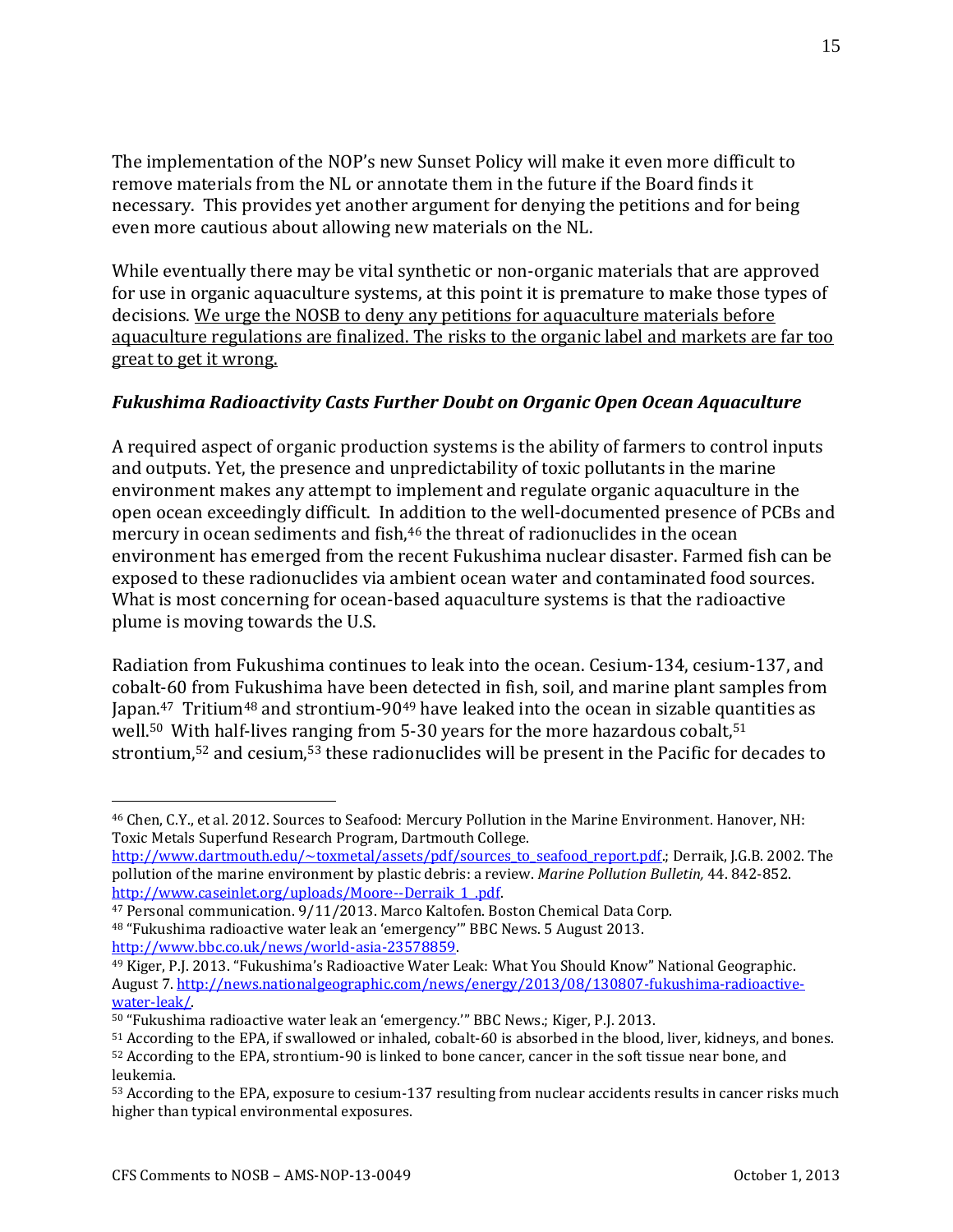come.<sup>54</sup> Models of radiation transfer in the ocean have predicted that radiation will reach the U.S. West Coast by 2014<sup>55</sup> and mix to depths of 1500 meters.<sup>56</sup>

Fish can absorb radionuclides from both the surrounding water and contaminated food sources. Farmed fish in open-ocean net pens fed diets consisting of wild-caught species are therefore doubly susceptible to contamination. Research has demonstrated that contamination in larger fish species occurs most significantly through the food chain, as radiation is readily absorbed from the surrounding water by sediments, seaweeds, and plankton.<sup>57</sup> Studies have also concluded that is possible for concentrations in fish tissue to exceed that of the ambient water as radiation bioaccumulates in the food web.<sup>58</sup> Predatory fish species near Japan continued to contain cesium levels exceeding regulatory limits more than one year after the event.<sup>59</sup> Also, contaminants may remain in the feces or other detrital particles that settle to the seafloor, again accumulating in sediments and potentially reentering the food chain.<sup>60</sup>

Although radionuclides are excreted rapidly at first, a significant percentage may persist in tissues for much longer.<sup>61</sup> Concentrations of Fukushima-derived radioactivity have persisted longer than researchers initially hypothesized, even in fish that left Japanese waters. For example, blue fin tuna caught near California were unable to completely eradicate radioactive cesium from their tissue despite their journey across the Pacific.<sup>62</sup> Other large, carnivorous, and migratory fish species will likely have similar difficulty

[http://www.whoi.edu/oceanus/feature/radioisotopes-in-the-ocean.](http://www.whoi.edu/oceanus/feature/radioisotopes-in-the-ocean)

 $\overline{a}$ 

16

<sup>54</sup> Pacchioli, D. 2013. "How Is Fukushima's Fallout Affecting Marine Life?" *Oceanus Magazine* 50(1). Woods Hole Oceanographic Institution[. http://www.whoi.edu/oceanus/feature/how-is-fukushimas-fallout](http://www.whoi.edu/oceanus/feature/how-is-fukushimas-fallout-affecting-marine-life)[affecting-marine-life.](http://www.whoi.edu/oceanus/feature/how-is-fukushimas-fallout-affecting-marine-life)

<sup>55</sup> Hsu, J. 2013. "Fukushima's Radioactive Plume to Reach U.S. by 2014" Live Science. September 1. Accessed via Discovery News at [http://news.discovery.com/earth/oceans/fukushima-radioactive-plume-reach-us-](http://news.discovery.com/earth/oceans/fukushima-radioactive-plume-reach-us-130901.htm)[130901.htm.](http://news.discovery.com/earth/oceans/fukushima-radioactive-plume-reach-us-130901.htm)

<sup>56</sup> Rossi, V., et al. 2013. Multi-decadal projections of surface and interior pathways of the fukushima cesium-137 radioactive plume. *Deep-Sea Research I*, 80(37-46): 40.

<sup>57</sup> Tateda, Y., et al. 2013. Simulation of radioactive cesium transfer in the southern fukushima coastal biota using a dynamic food chain transfer model. *Journal of Environmental Radioactivity,* 124: 1-12.; Environmental Monitoring & Support Laboratory. 1974. "Accumulation of Tritium in Various Species of Fish Reared in Tritiated Water" Environmental Monitoring Series, EPA-680/4/74/001. U.S. Environmental Protection Agency.; Trout was one of the fish species studied: Pacchioli, D. 2013. "Radioisotopes in the Ocean" *Oceanus Magazine,* 50(1). Woods Hole Oceanographic Institute.

<sup>58</sup> Environmental Monitoring & Support Laboratory. 1974: Pacchioli, D. 2013. "How Is Fukushima's Fallout Affecting Marine Life?"

<sup>59</sup> Tateda, Y., et al. 2013.

<sup>60</sup> Pacchioli, D. 2013. "How is Fukushima's Fallout Affecting Marine Life?"

<sup>61</sup> Environmental Monitoring & Support Laboratory. 1974. The study found that while the first 50% of radioactive tritium absorbed by fish was excreted in the first 5 days, it took much longer for the fish to eliminate the remaining 50%. Strontium-90 and cobalt-60 have similar patterns, according to the EPA's Radiation Protection website.

<sup>62</sup>McCurry, J. 2012. "Tuna contaminated with Fukushima radiation found in California" The Guardian. May. [http://www.theguardian.com/world/2012/may/29/tuna-contaminated-radiation-fukushima-california.;](http://www.theguardian.com/world/2012/may/29/tuna-contaminated-radiation-fukushima-california) Pacchioli, D. 2013. "Tale of the Tuna." *Oceanus Magazine,* 50(1). Woods Hole Oceanographic Institution. [http://www.whoi.edu/oceanus/feature/tale-of-the-tuna.](http://www.whoi.edu/oceanus/feature/tale-of-the-tuna)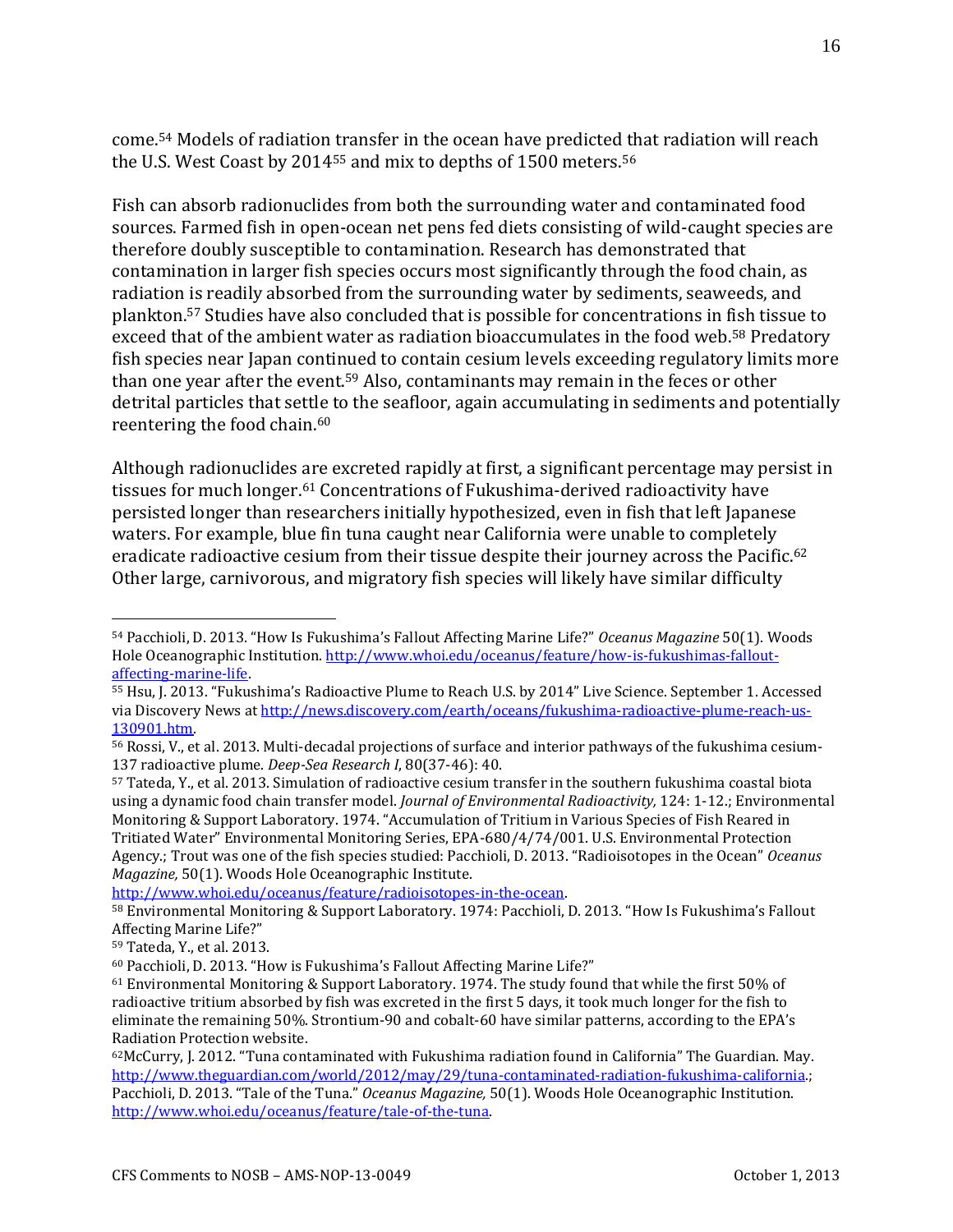excreting Fukushima radioisotopes, especially as the marine food web and ambient water continue to be sources of contamination.

The presence in the marine environment of these artificial radioisotopes—by-products of human-made nuclear reactions—means that farmed fish in open-ocean net pen facilities may concentrate low levels of radiation in their bone, blood, organs, muscle, and other tissue. This is even more likely if farmed fish are fed wild-caught marine fish meal and fish oil, further compounding the difficulties of strictly regulating organic aquaculture systems. It also makes it harder to ensure the differentiation of organically farmed fish from its conventional counterpart in the marketplace.

### *Aquaculture Regulations Must Support Organic Integrity*

These concerns about contamination from radioactive particles only exacerbate the importance of creating strong organic aquaculture regulations. For over a decade, the government has solicited public input and internally debated about what constitutes a certified organic aquaculture system. Critical questions asked of the organic community include: Where should such systems be allowed to operate? Should they be open or closed? What are the underlying requirements of the system? What types of fish should be allowed or prohibited? What types of feed would be appropriate for organic fish? And the list goes on.

CFS has been consistent in its response about what is required by OFPA and in line with good governance:

- **Open ocean nets and facilities must be prohibited** because fish escapes are inevitable, as we have documented in our past comments to the NOSB.63 Exposure to toxic pollutants is unpredictable and unpreventable. Concentrated feeding and excrement loads in the marine environment from such facilities adversely impact local ecosystems and alter the natural feeding behavior of marine life in the vicinity of the facility.
- **Farmed fish must be fed only 100% organic feed,** the gold standard that OFPA requires for all other certified organic livestock, <sup>64</sup> as reflected in the Organic Rule.<sup>65</sup>
- **No wild fish meal or oil can be fed to organically farmed fish** because it may be contaminated with toxic chemicals. Harvesting wild fish also negatively impacts marine ecosystems because species used for fish meal and oil provide an important food source for marine mammals, birds, and other fish.
- **Migratory fish such as salmon can never be farmed organically** because closed facilities severely inhibit their natural behavior to migrate and spawn in inland waters.

<sup>63</sup> Center for Food Safety. 2012. Comments to the NOSB: Docket AMS-NOP-12-0017. May 3. Available at: [http://www.centerforfoodsafety.org/files/cfs-nosb-comments-3-may-2012.pdf.](http://www.centerforfoodsafety.org/files/cfs-nosb-comments-3-may-2012.pdf) <sup>64</sup> 7 USC §6509 (c)(1)

<sup>65</sup> 7 CFR §205.237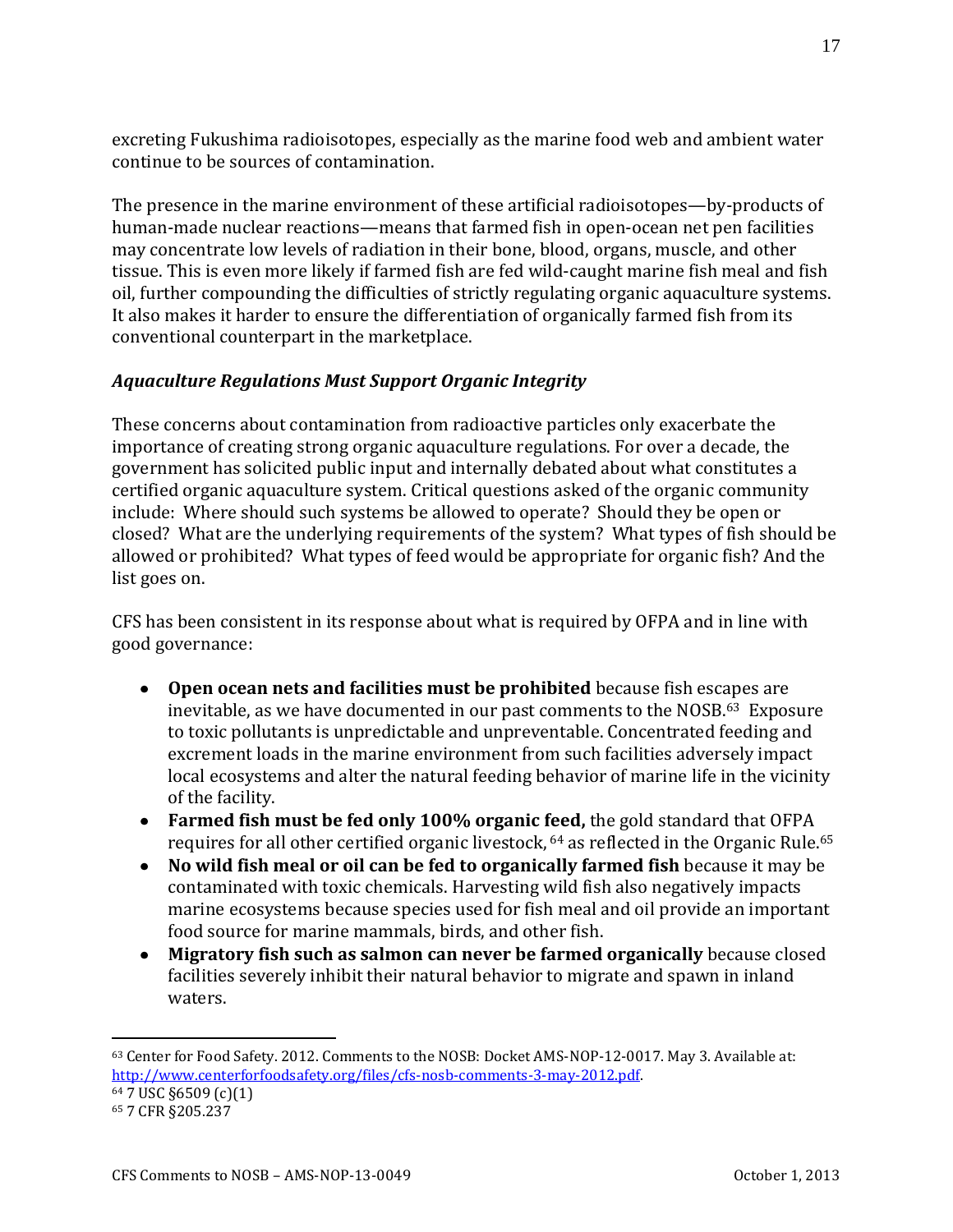**Recirculating, closed-loop, inland facilities should be tested** first to see if it is possible to manage them as certifiable organic systems. They are preferable to open ocean-based systems because they allow fish farmers to manage inputs and outputs and minimize impacts on natural ecosystems. Nonetheless, these systems are diverse and complex and their regulation must be carefully crafted and tested.

This position is also supported by our National Organic Coalition colleagues and 14,882 signers of our petition calling for NOSB to deny the aquaculture materials.<sup>66</sup> Unfortunately, this call has fallen on closed ears thus far. In addition to denying the AWG petitions, we are again urging the NOSB and NOP to reconsider the former Board's recommendation, which allows open ocean facilities, wild fish meal and oil, and even salmon to be grown in pens. That former NOSB recommendation, in addition to being contrary to good public policy, is unlawfully contrary to the organic standard's plain language and requirements. It also runs counter to the high organic integrity that we believe should be upheld by organic policymakers and the organic industry.

Upholding organic integrity means *not* allowing the certification of organic aquaculture systems that:

- clearly degrade the marine environment,
- violate of the basic requirements of OFPA and,
- undermine consumer expectations about organic.

It is impossible and unlawful for the NOSB and NOP to assess the inclusion of particular substances for use in organic aquaculture unless and until specific USDA organic aquaculture regulations have been promulgated. Attempting to approve any substances in the absence of a regulatory frame for their use would be plainly unlawful. For these reasons, we urge the NOSB to reject the petitions for tocopherols, vitamins, trace minerals and chlorine for use in organic aquaculture systems.

# **Conflict of Interest**

CFS strongly disagrees with the NOP's decision to remove all discussions and decisions about NOSB members' potential conflicts of interest (COI) out of public view and behind closed doors. This runs counter to the transparent culture and tradition of organic policymaking and the intent of OFPA. Holding COI discussions in private undermines the purpose of requiring COI disclosures in the first place—namely to ensure public accountability and checks and balances on NOSB decisions.

CFS does not support the Option B recommendation of the Policy Development Subcommittee (PDS), but rather urges the Board to vote in favor of its originally preferred Option A, which retains NOSB control of COI disclosures and discussions. We strongly believe that bi-annual NOSB public meetings are the appropriate venue for having this

<sup>66</sup> Please see the text of our petition, attached as Appendix B and submitted to the public record docket.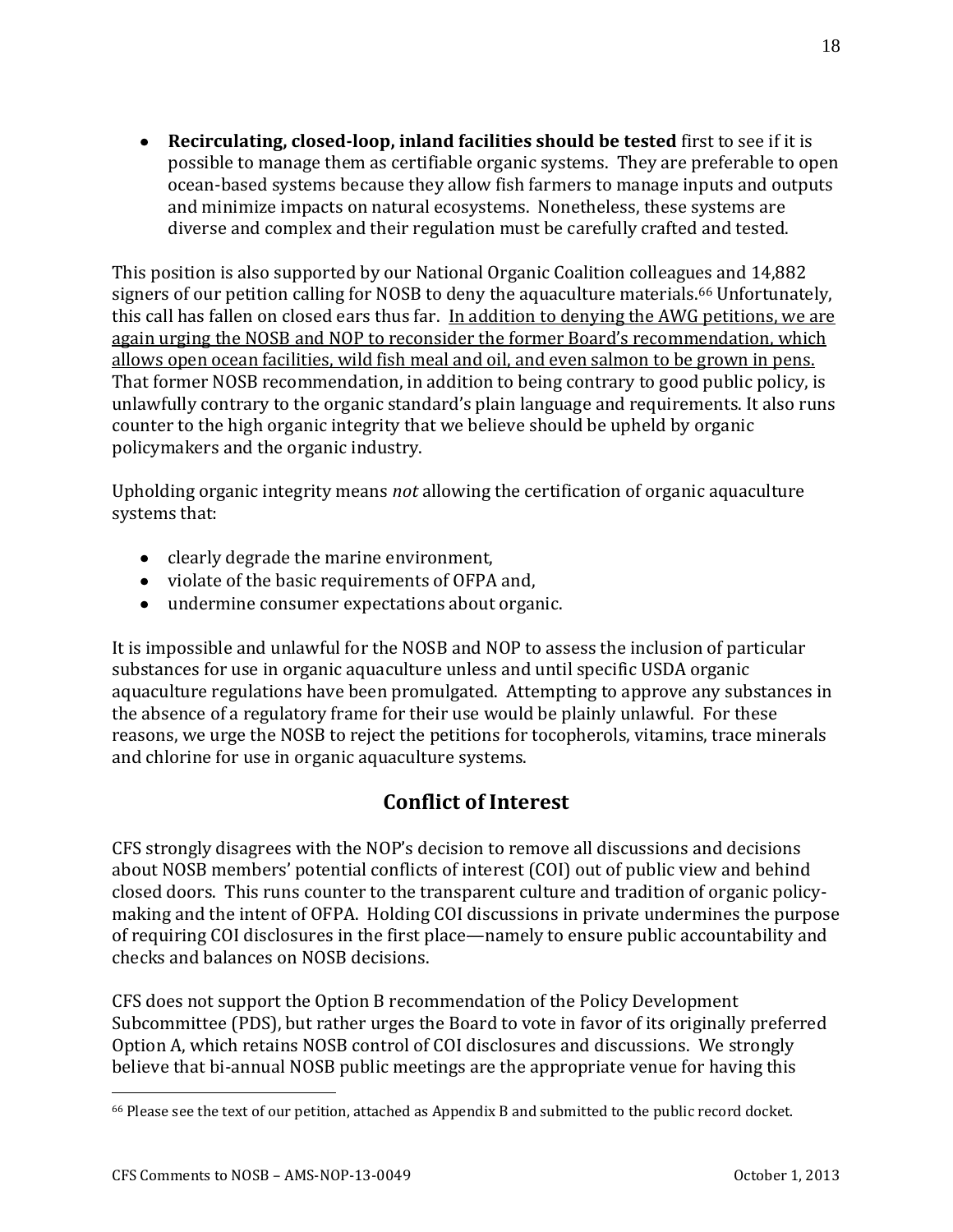conversation and settling these issues. Moreover, we support requiring COI disclosures to also take place during all Subcommittee meetings where votes are taken, prior to voting.

As an organic stakeholder, CFS has been highly supportive of the PDS' ongoing efforts to update its COI policy and procedures in direct response to the stakeholders' requests. We are also appreciative of the PDS' acknowledgement of the need to ensure COI disclosures by Technical Report authors, an issue that CFS has repeatedly raised in its comments on COI.<sup>67</sup>

### *Potential Vested Interests Must be Publicly Discussed*

CFS agrees with the PDS' statement that "disclosures of interest to the full board and the public, rather than only the NOP,68" is the appropriate course to follow. We further support their observation that "decision making of the board of representatives requires full input from all perspectives, but also the recognition by other Board members of the perspectives from which differing opinions come."69 Well-informed and transparent, public policymaking has always been the foundation of organic rulemaking and an important aspect of maintaining organic integrity.

People within the organic community who regularly participate in the NOSB process understand that the very nature of this stakeholder Board is that its representatives are comprised of individuals with direct expertise, experience, and personal, organizational, and/or corporate stakes in the outcomes of Board decisions. Within this context conflicts of interest are bound to arise, yet it is the personal or corporate economic gain that is most relevant for deciding what constitutes a conflict of interest and the need for a vote recusal.

CFS strongly supports open, public discussion during Board meetings about potential conflicts of interest, even if the discussion does not lead to a recusal from a vote. This should be required of all NOSB members, regardless of their affiliation (corporate, NGO, university, government, etc.). It is worth emphasizing that disclosure of COI is not intended, and does not render the comments of those with an announced COI less important, it merely ensures member transparency and fairness in the decision-making.

We view the process of requiring each Board member to voluntarily and publicly disclose potential conflicts of interest as the best way to ensure the highest possible integrity in organic policy-making. It allows members to show respect for the decision-making process and to maintain trustful, collegial relations in a supportive environment where everyone lays their cards on the table before a vote. It sheds light on the stakes of Board members

<sup>67</sup> Center for Food Safety. 2011. CFS Comments to the NOSB. November 13. Docket AMS-NOP-11-0081.; CFS. 2012. CFS Comments to the NOSB. May 3. Docket AMS-NOP-12-0017.; CFS. 2012. Comments to the NOSB. September 24. Docket AMS-NOP-12-0040-0001.

<sup>68</sup> NOSB Policy Development Subcommittee. 2013. Disclosure of Interest for a Determination of Conflict of Interest. August 29.

<sup>69</sup> NOSB Policy Development Subcommittee. 2013.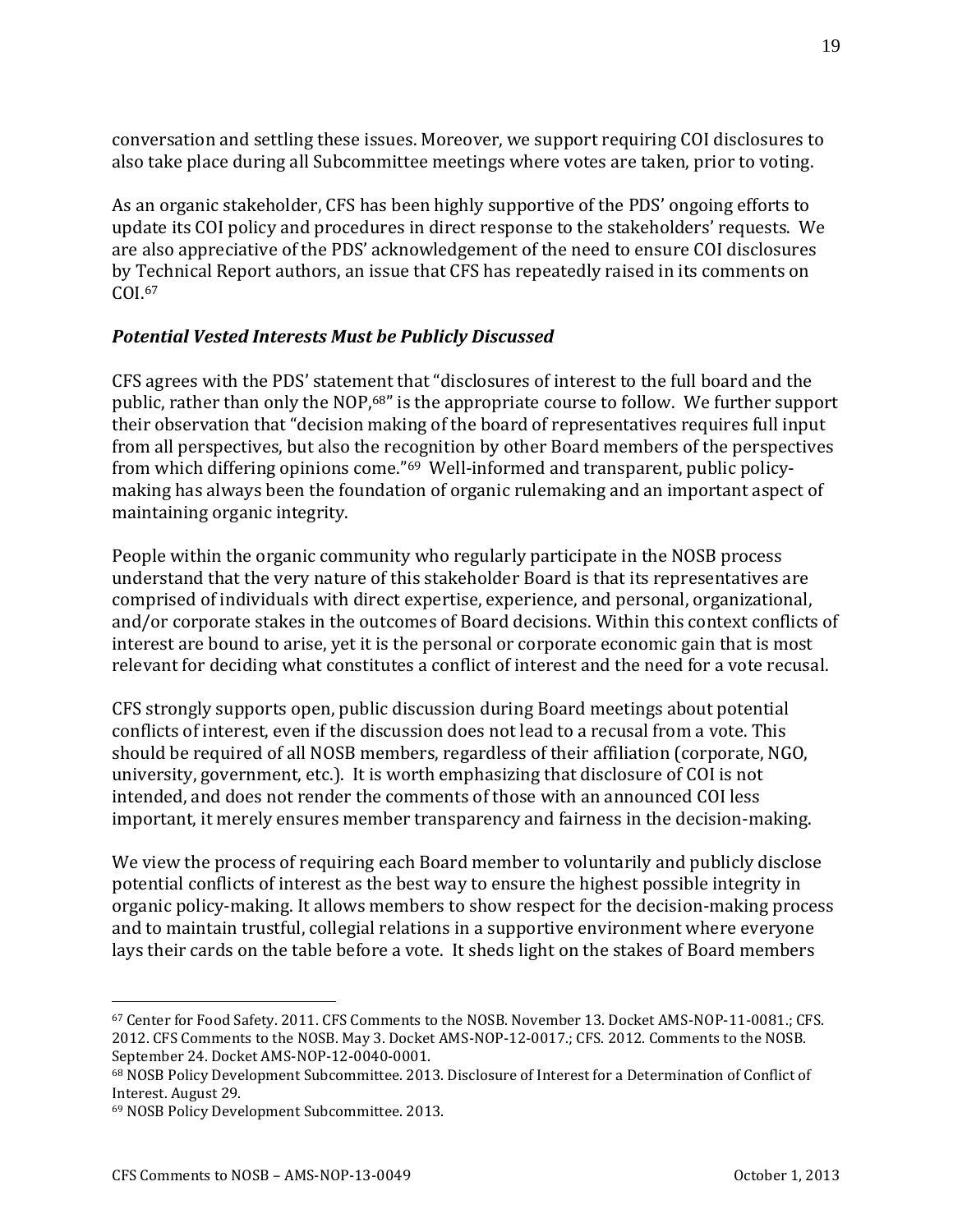with a potential economic gain so their vote can be viewed and judged in that light by other Board members and the public.

#### *Non-profit Organizations Act in the Public Interest for the Public Good*

When considering COI with respect to non-profit organizations or NGOs (nongovernmental organizations) in particular, it is important to differentiate them from profitmaking entities. NGOs historically have been viewed as providing public benefits that are an essential aspect of civil society. They take over a full range of public burdens that that government is simply incapable or unwilling to shoulder. In return for their specific activities undertaken for the public benefit, NGOs receive a tax exempt status *See* I.R.C. §  $501(c)(3)$ . This is one of the clearest and obvious ways that NGOs can be differentiated from for-profit entities:

*[t]hrough these [NGO] organizations, citizens can resolve societal problems and enhance the quality of life for all, without channeling all problem-solving efforts through government…The exemption for charitable organizations is, then a derivative of the concept that they perform functions which, in the absence of organizations, government would have to perform. Therefore, government is willing to forgo the tax revenues it would otherwise receive in return for the public services rendered by charitable organizations.*<sup>70</sup>

Members of the boards of public interest groups have a fiduciary duty to consider the public interests groups' missions in their decision-making.<sup>71</sup> Thus, the inherent structure of public-interest organizations and the purpose behind their tax-exempt status require that NOSB board members of such groups represent the public interest, and minimize the risk that the members act on behalf of individual or private interests.<sup>72</sup>

In fact, as early as 1924, the Supreme Court discussed the government's rationalization for exempting certain organizations from taxes: "[e]vidently the exemption is made in recognition of the benefits which the public derives from corporate activities of the class named, and it intended to aid them when not conducted for private gain."73 Therefore, even if an NGO receives funding from an individual or company, the donation is to fund work done on behalf of the organization for the public good and not for individual gain or for the profit-making of its shareholders. This distinction is an important one and the reason why COI considerations must be viewed differently for NGO representatives than for representatives of for-profit entities.

<sup>70</sup> Rationales for Tax Exemptions, Part One. Section 1.2. Pages 8-9.

<sup>71</sup> *Armenian Assembly of Am., Inc. v. Cafesjian*, 772 F. Supp. 2d 20, 103 (D.D.C. 2011).

<sup>72</sup> *See Trinidad v. Sagrada Orden de Predicadores de la Provincia del Santisimo Rosario de Filipinas*, 263 U.S.578, 581 (1924) (stating that public interests groups' tax-exempt status rests on "the recognition of the benefit which the public derives from the corporate activities" of such groups)

<sup>73</sup> Rationales for Tax Exemptions, Part One. Page 9.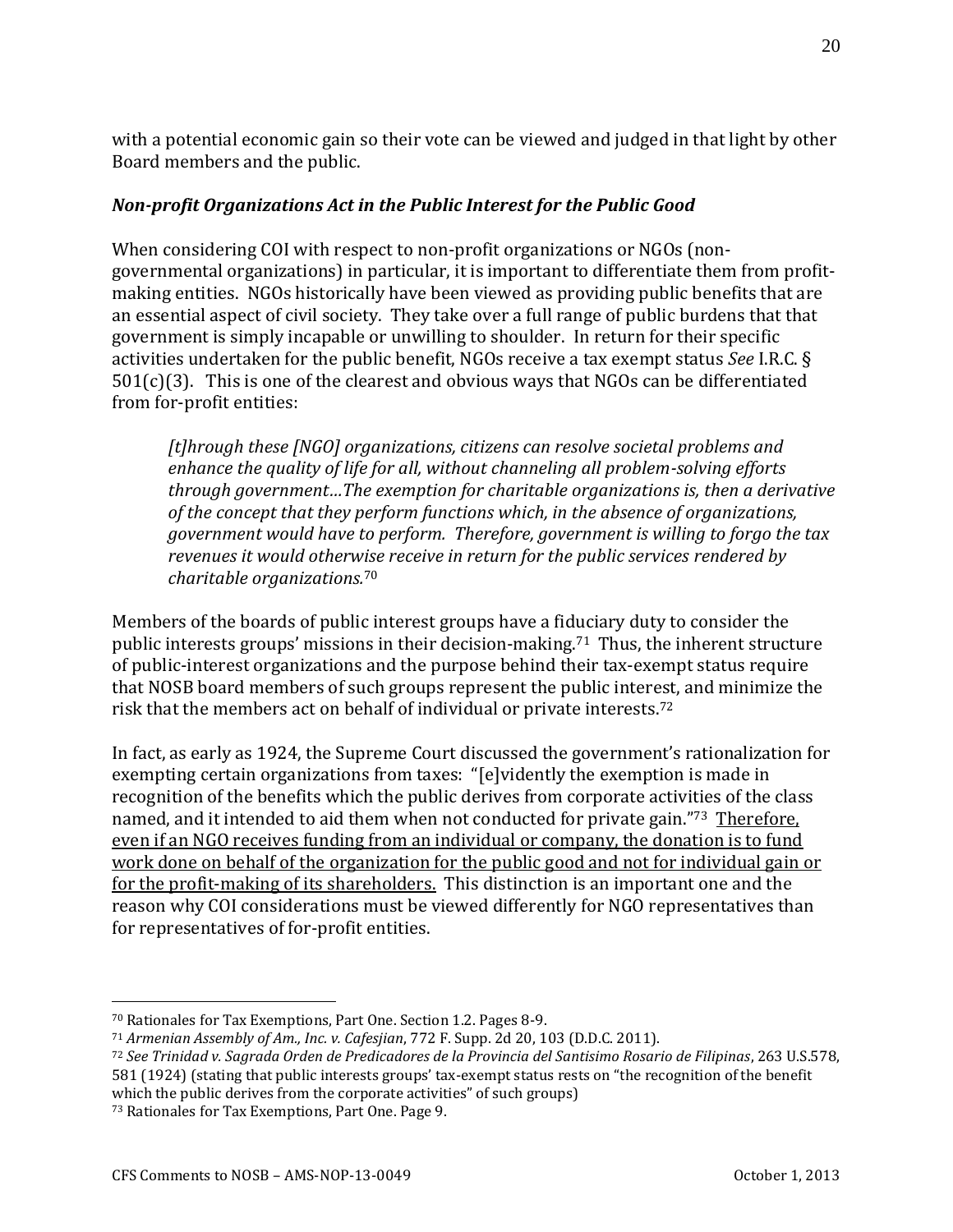#### *NOP Policy Memo Dismisses the Importance of COI Disclosures*

We absolutely see no reason why, at this point in time, the NOP finds it necessary to hide conflict of interest disclosures and discussions behind its closed doors. Keeping such discussions in the public eye ensures that no deals are cut or irregularities occur. When decision-making authority is solely granted to the NOP, neither the NOSB nor the public are privy to the basis upon which such decisions are made. This is certainly not what CFS envisioned would be the final COI Policy.

Contrary to statements made in the NOP Memo, CFS believes that "interests" are not inherently acceptable or unacceptable. What concerns us most is when secondary interests conflict with the execution of the primary interests. In this case, the primary interest of the NOSB is decision making in support of OFPA implementation. It is not merely the "appearance" of conflicts that are important, but also the "actual" conflicts. Because all stakeholders have "interests," deliberations about which interests and conflicts cross the line into affecting good decision-making must be left to the Board itself. Given the evidence that NOSB members have been incredibly forthcoming in their discussions throughout the years, we see no reason to justify the need for changing the process at this point in time.

As a respected NGO with 350,000 supporters nationwide, CFS finds the NGO COI example in the NOP Memo particularly problematic. It is indicative of a wholesale lack of understanding by the NOP of the multiplicity of contributions that NGOs make to civil society and how NGOs fulfill their stated mission with tax exempt contributions from the public at large. We find the following example inaccurate, as discussed below this excerpt from the NOP Memo:

*Two months before a Board meeting, this same non-profit organization receives a large (\$5,000+) donation from a special interest group that has expressed a strong position on a topic being considered at the upcoming NOSB meeting. This would likely be considered a conflict of interest, as a reasonable person is likely to assume that such a large donation from a specific group could reasonably be seen as a gift given to shape a Board member's decision.*<sup>74</sup>

We completely disagree with this assessment. On the contrary, people, foundations and other NGO supporters generally give donations to support the causes and issues about which they care most and have a strong opinion. In the example above, there is nothing at all suspect about the fact that "a special interest group that has expressed a strong position on the topic being considered" gave a donation to an organization that supports their point of view. That is the case even if the Director of that organization is a Board member. What *would be suspect* is if an NGO had inexplicably changed its position on record close to a Board meeting, and it was later determined that the "special interest group" asked for the change in return for their contribution. In either instance, it would be highly irregular if

<sup>74</sup> McEvoy, M. 2013. Memorandum to the National Organic Standards Board: Conflict of Interest Guidelines. March 29. Page 3.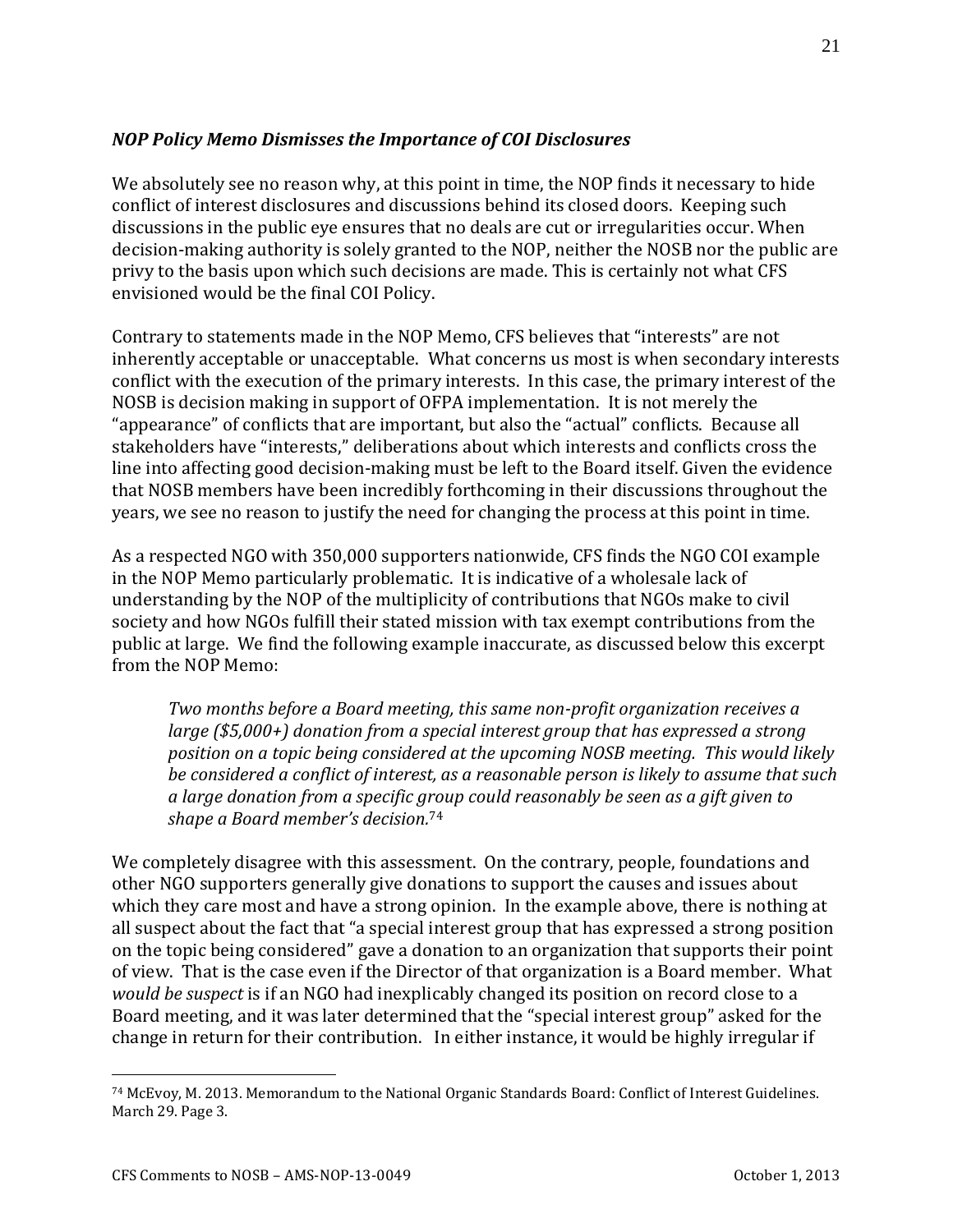the small sum of \$5,000 persuaded a reputable NGO to change its stance on an issue. And, if an NGO did that, it would not be highly reputable for long.

### *Reject the PDS Proposal and Support Public Discussion and Disclosure of COI*

We believe that the goal of the NOSB's COI policy should be to facilitate the open, transparent, and equitable functioning of the Board as a whole by distinguishing those instances of genuine financial gain from instances where it would be inappropriate for a certain individual to cast a vote.

We urge the NOSB to reject the NOP COI Guidelines currently being imposed upon the Board. They have not been aired in public or had the benefit of stakeholder input, which is the convention routinely followed under OFPA. CFS recommends that the Board return to considering Option A. We further urge the NOSB to work with the NOP in drafting a mutually satisfactory discussion document for public input at its April 29-May 1, 2014 meeting.

## **Confidential Business Information**

CFS wholeheartedly supports the recommendation of the Materials Subcommittee to eliminate the provision for confidential business information from the Materials Petition. As aptly put by the Subcommittee, "the importance of transparency of the petition process, the right of the public to fully know the materials included in or on certified organic process, and the potential for an untenable administrative burden of management CBI"<sup>75</sup> is reason enough to not allow CBI claims in petitions to add a substance to the NL.

Thank you for your consideration of our remarks.

Respectfully submitted by:

Lisa J. Bunin, Ph.D. Organic Policy Director

Paige M. Tomaselli Senior Staff Attorney

 $\overline{a}$ 

Sarah M. Stevens Organic Program Assistant

<sup>75</sup> NOSB Materials Subcommittee. 2013. Proposal – Confidential Business Information in Petitions. July 23.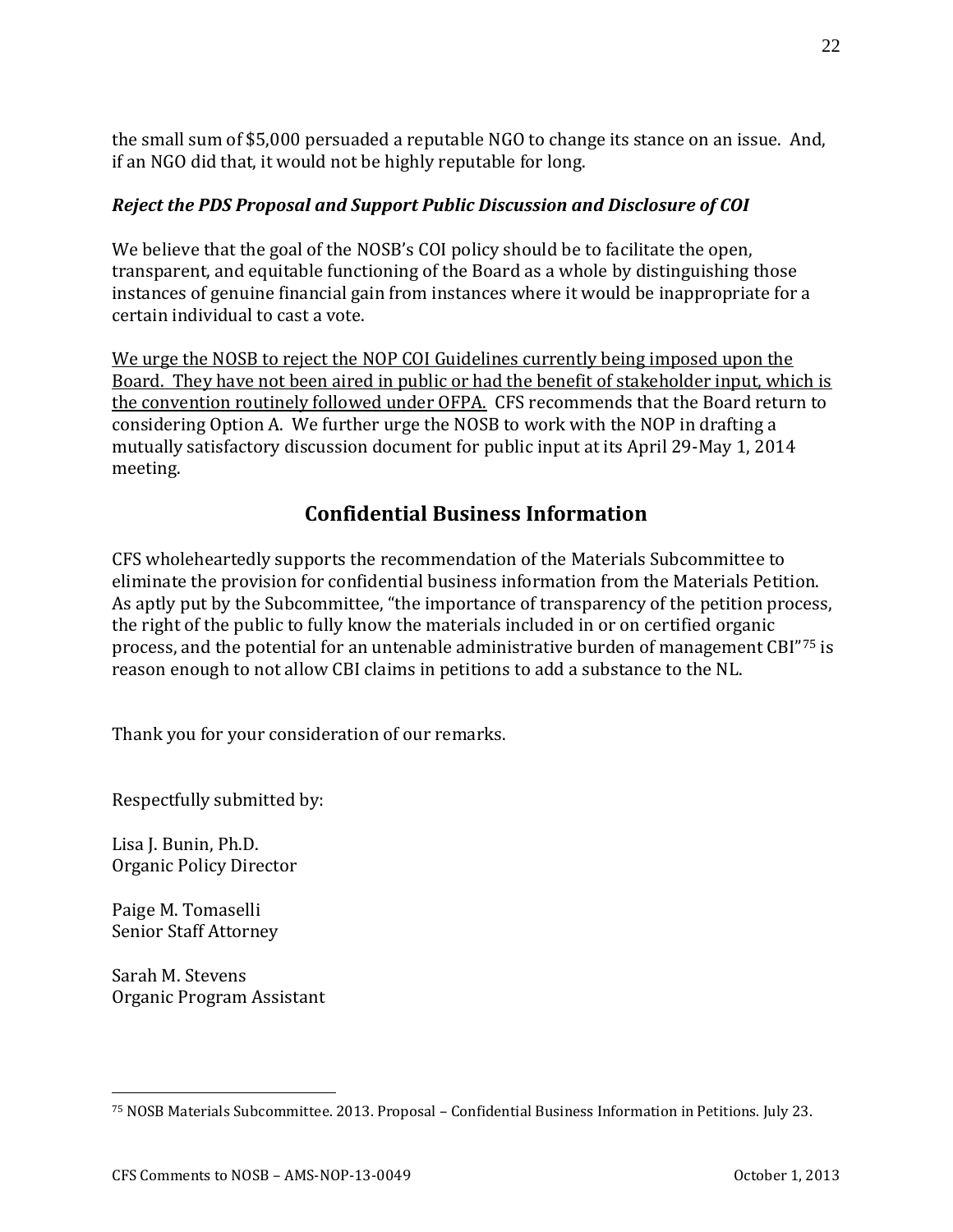# **Appendix A**

## **Streptomycin Petition Text\***

As an organic consumer, I believe that spraying antibiotics on organic apple and pear trees goes against the principles of organic. While the organic rules prohibit the use of antibiotics to treat livestock and poultry and to incorporate it into their feed, the exception for apples and pears is unacceptable and has gone on far too long.

Streptomycin and tetracycline are the only antibiotics that have ever been allowed in organic systems. Just as organic consumers have vehemently opposed the use of tetracycline, we want the use of streptomycin to stop as well.

Most concerning to me is the public health threat posed by the continued use of streptomycin. Once resistant genes are present in any bacteria, the pool of resistance increases and spreads. The most resilient bacteria survive and reproduce and that's how resistance grows. This increasingly diminishes the ability of antibiotics to treat human and animal infections. It is imperative that the NOSB act now to prohibit all antibiotics in organic.

I urge the NOSB to stick to the agreed upon end date of October 14, 2014 for streptomycin use in organic apple and pear production, and I strongly oppose an extension of any kind.

#### **(Signed by 30,498 CFS Members)**

\*This petition was also submitted via regulations.gov to the public docket.